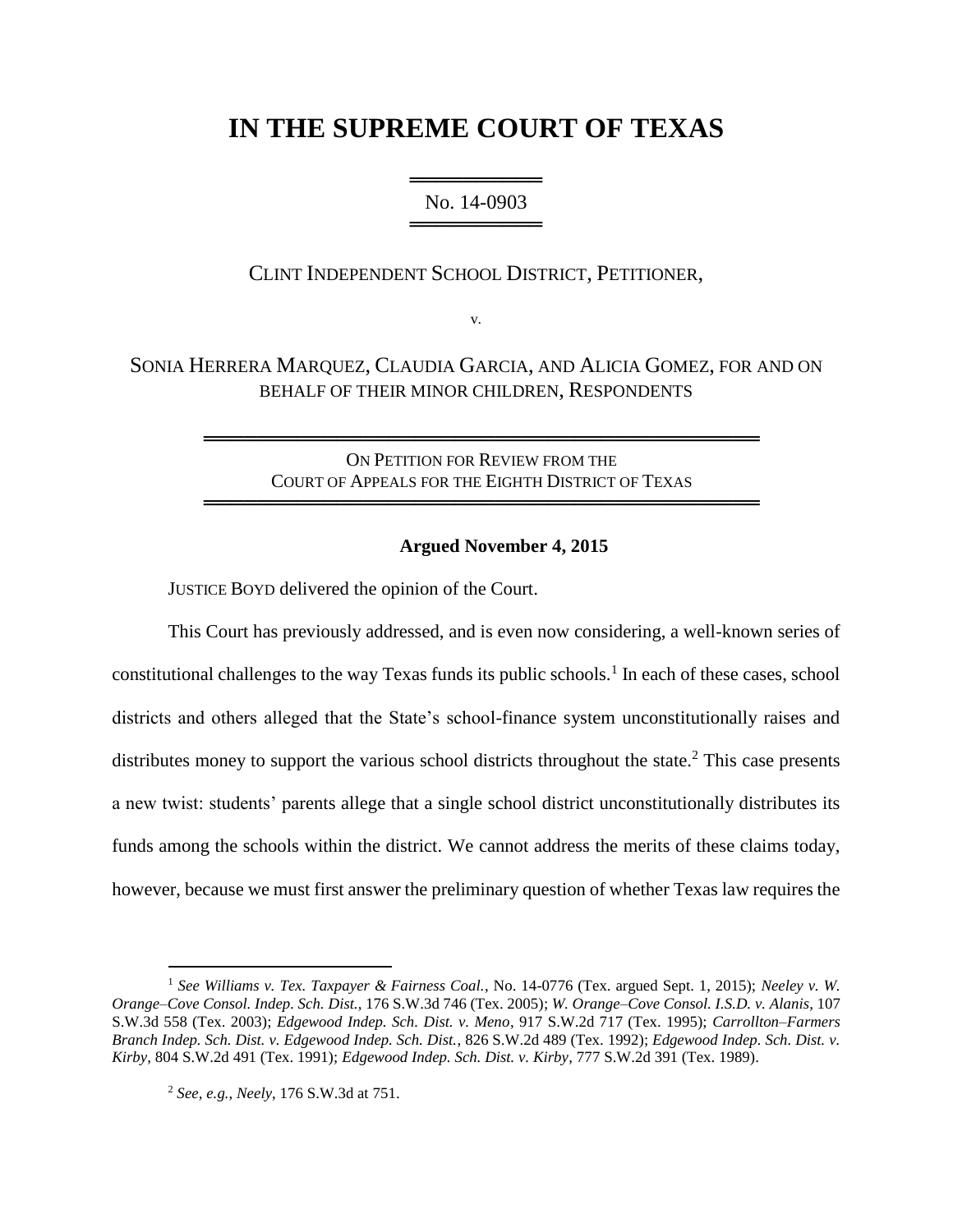parents to seek relief through an administrative process before they can file suit in court. Because we conclude that the parents must first exhaust their administrative remedies, we reverse the court of appeals' judgment and dismiss the case for lack of jurisdiction.

# **I. Background**

Sonia Herrera Marquez, Claudia Garcia, and Alicia Gomez (collectively, the parents) have children who attend schools within the Clint Independent School District. Relying on the district's own financial reports, the parents assert that the district allocates more money—as much as \$3,512 more per student per year—to schools in the town of Clint than to comparable schools that their children attend in the communities of Montana Vista and Horizon City. According to the parents, their children's schools have more students who are "economically disadvantaged" or need bilingual education—two categories for which the State provides the district with additional funds. The parents believe more of those funds should go to their children's schools. Instead, the district allocates less to the schools that need more, and students at these "disfavored schools" do worse on standardized tests, drop out at higher rates, are less likely to graduate, and suffer other harms. The parents filed suit asking the court to enjoin the district from continuing its funding allocations, asserting in two causes of action that the district is violating the Texas Constitution's guaranties of "equal rights"<sup>3</sup> and a "general diffusion of knowledge."<sup>4</sup>

The district filed a plea to the jurisdiction, arguing that the trial court must dismiss the parents' claims because (1) the district enjoys governmental immunity, (2) the claims present a

 $\overline{a}$ 

<sup>3</sup> *See* TEX. CONST. art. I, § 3 ("All free men, when they form a social compact, have equal rights, and no man, or set of men, is entitled to exclusive separate public emoluments, or privileges, but in consideration of public services.").

<sup>4</sup> *See id.* art. VII, § 1 ("A general diffusion of knowledge being essential to the preservation of the liberties and rights of the people, it shall be the duty of the Legislature of the State to establish and make suitable provision for the support and maintenance of an efficient system of public free schools.").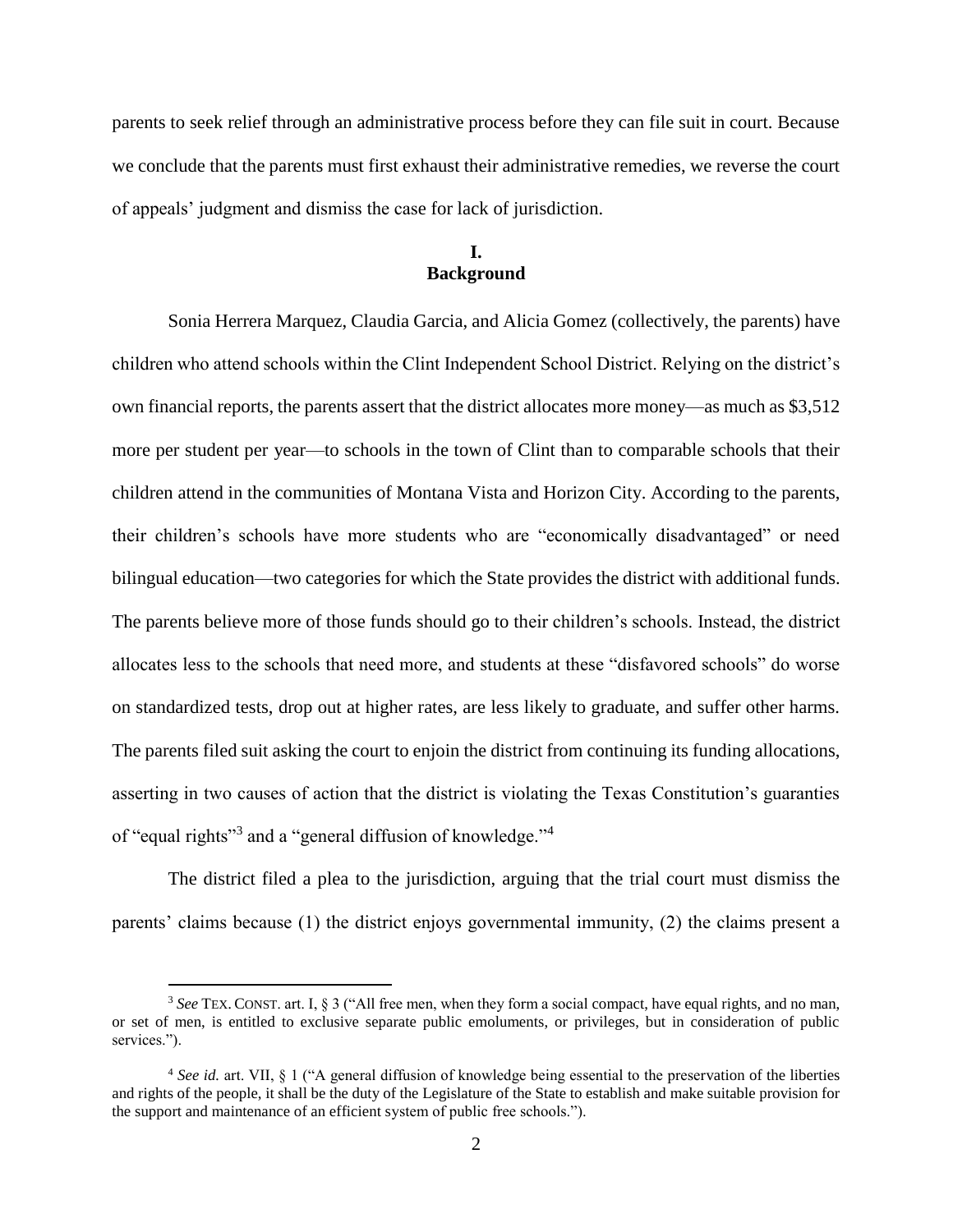"political question" that courts cannot address, and (3) the parents failed to exhaust their administrative remedies before filing suit. The parents admitted that they did not first seek administrative relief but asserted that the exhaustion-of-administrative-remedies requirement does not apply to their claims. The trial court dismissed the suit, concluding that the parents should have first sought administrative relief. The court of appeals reversed, reasoning that Texas law does not require the parents to exhaust administrative remedies because their claims are "solely [for] violations of their children's state constitutional rights." 445 S.W.3d 450, 456. The court of appeals remanded the case for the trial court to consider the district's immunity and political-question arguments. *Id.* We granted the district's petition for review.

# **II. Exhaustion of Administrative Remedies**

When the Legislature creates an administrative agency, it may grant the agency authority to resolve disputes that arise within the agency's regulatory arena. *See City of Houston v. Rhule*, 417 S.W.3d 440, 442 (Tex. 2013). If the Legislature expressly or impliedly grants an agency sole authority to make an initial determination in such disputes, the agency has exclusive jurisdiction, and a party "must exhaust its administrative remedies before seeking recourse through judicial review." *Id.*; *see also Subaru of Am., Inc. v. David McDavid Nissan, Inc.*, 84 S.W.3d 212, 221 (Tex. 2002) (explaining that an agency impliedly obtains exclusive jurisdiction "when a pervasive regulatory scheme indicates that Congress intended for the regulatory process to be the exclusive means of remedying the problem to which the regulation is addressed" (quoting Andrew G. Humphrey, *Antitrust Jurisdiction Remedies in an Electric Utility Price Squeeze*, 52 U.CHI. L.REV. 1090, 1107 n.73 (1985))). If the party files suit before exhausting exclusive administrative remedies, the courts lack jurisdiction and must dismiss the case. *Rhule*, 417 S.W.3d at 442; *see also Essenburg v. Dallas Cty.*, 988 S.W.2d 188, 189 (Tex. 1998) (per curiam) ("[A] plaintiff's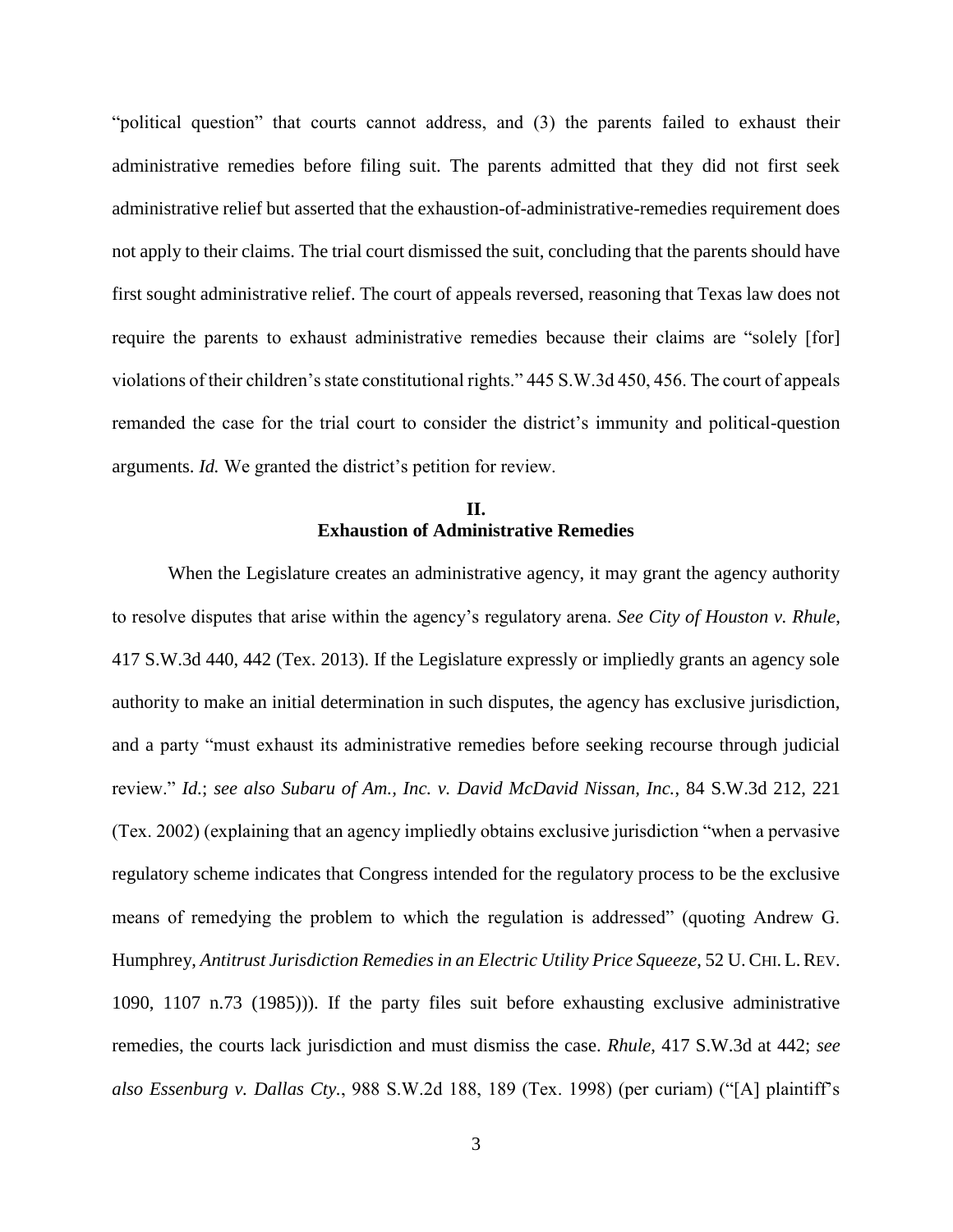failure to exhaust administrative remedies may deprive courts of subject matter jurisdiction in the dispute.").

The requirement that parties exhaust administrative remedies does not deprive parties of their legal rights. *Rhule*, 417 S.W.3d at 442; *see* TEX. EDUC. CODE § 7.057(b) (stating that an administrative appeal to the Commissioner of Education "does not deprive any party of any legal remedy"). Instead, it honors the Legislature's intent that "the appropriate body adjudicates the dispute" first, *Essenburg*, 988 S.W.2d at 189, and thereby "ensure[s] an orderly procedure to enforce those rights." *Rhule*, 417 S.W.3d at 442. By requiring the agency to address the complaints first, the law permits the agency to apply its expertise and exercise its discretion to resolve the issue and to develop a complete factual record if the courts later get involved. *See McKart v. United States*, 395 U.S. 185, 194 (1969); *see also* Kenneth Culp Davis, *Administrative Law Doctrines of Exhaustion of Remedies, Ripeness for Review, and Primary Jurisdiction: 1*, 28 TEX. L. REV. 168, 169 (1949) ("Premature judicial intervention may defeat the basic legislative intent that full use should be made of the agency's specialized understanding within the particular field."). A party who obtains relief through the administrative process avoids the expense and delay of litigation. *Woodford v. Ngo*, 548 U.S. 81, 89 (2006); *McKart*, 395 U.S. at 195. And if the outcome of the administrative process leaves the party dissatisfied, it may file suit and have the courts review the agency's decision. *Tex. Water Comm'n v. Dellana*, 849 S.W.2d 808, 810 (Tex. 1993); *see* RONALD L. BEAL, TEXAS ADMINISTRATIVE PRACTICE AND PROCEDURE, § 5.5.5, at 5-34 (2015) ("The purpose of the [primary-jurisdiction] doctrine is to assure that the agency will not be bypassed on what is specifically committed to it; the district court will remain open after the agency has acted."). In this appeal, we cannot grant or deny the parents the relief they are seeking; instead, we decide only whether the law requires them to first seek that relief through an administrative process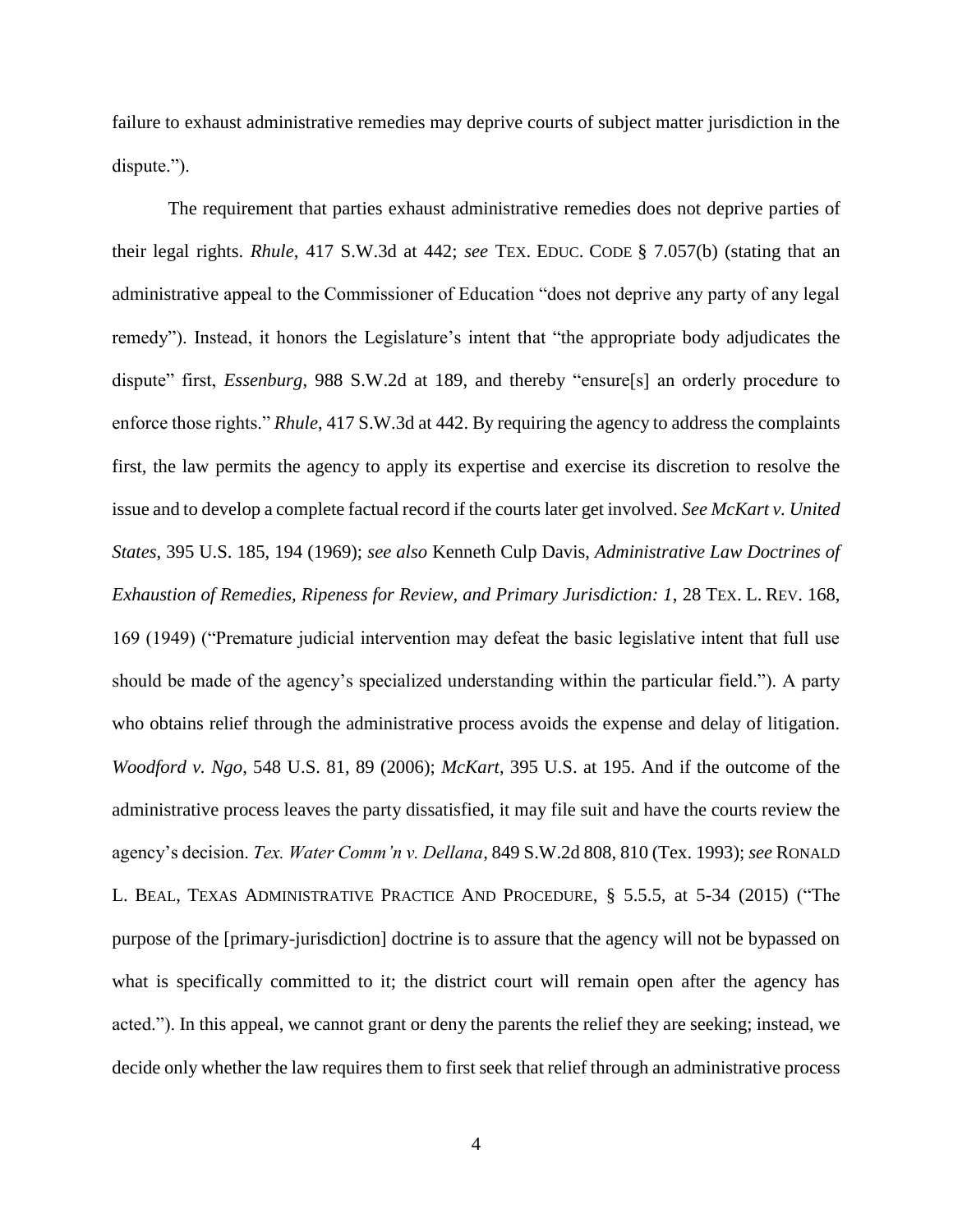before they can seek redress from the courts.

## **A. Administrative Remedies for "School-Law" Complaints**

The Texas Constitution requires the Legislature to "establish and make suitable provision for the support and maintenance of an efficient system of public free schools." TEX. CONST. art. VII, § 1. To fulfill this duty, the Legislature has established the Texas Education Agency (TEA), the office of the Commissioner of Education, the State Board of Education (SBOE), and local school districts throughout the state.<sup>5</sup> The TEA consists of the Commissioner and agency staff. TEX. EDUC. CODE § 7.002. The SBOE must fulfill its duties "with the advice and assistance of the commissioner." *Id.* § 7.102(b). School districts "have the primary responsibility for implementing the state's system of public education and ensuring student performance in accordance with [the Education Code]," *id.* § 11.002, while the Commissioner serves as "the educational leader of the state," *id.* § 7.055(b)(1).

Regarding disputes that arise within the education system, the Legislature has provided that, with limited statutory exceptions not at issue here,

a person may appeal in writing to the commissioner if the person is aggrieved by:

(1) the school laws of this state; or

 $\overline{a}$ 

- (2) actions or decisions of any school district board of trustees that violate:
	- (A) the school laws of this state; or
		- (B) a provision of a written employment contract between the school district and a school district employee, if a violation causes or would cause monetary harm to the employee.

*Id.* § 7.057(a). However, "[a] person is not required to appeal to the commissioner before pursuing a remedy under a law outside of [the school laws] to which [the school laws] make[] reference or

<sup>5</sup> *See* TEX. EDUC. CODE §§ 7.002 (establishing the TEA); 7.055 (describing the Commissioner's powers and duties); 7.102 (describing the SBOE's powers and duties); 11.001–.171 (establishing school districts and describing the powers of districts and their boards of trustees). The Constitution expressly authorizes the Legislature to "provide for the formation of school districts by general laws," TEX. CONST. art. VII § 3(d), and expressly requires the Legislature to "provide by law for a State Board of Education," which "shall perform such duties as may be prescribed by law," *id.*, art. VII § 8.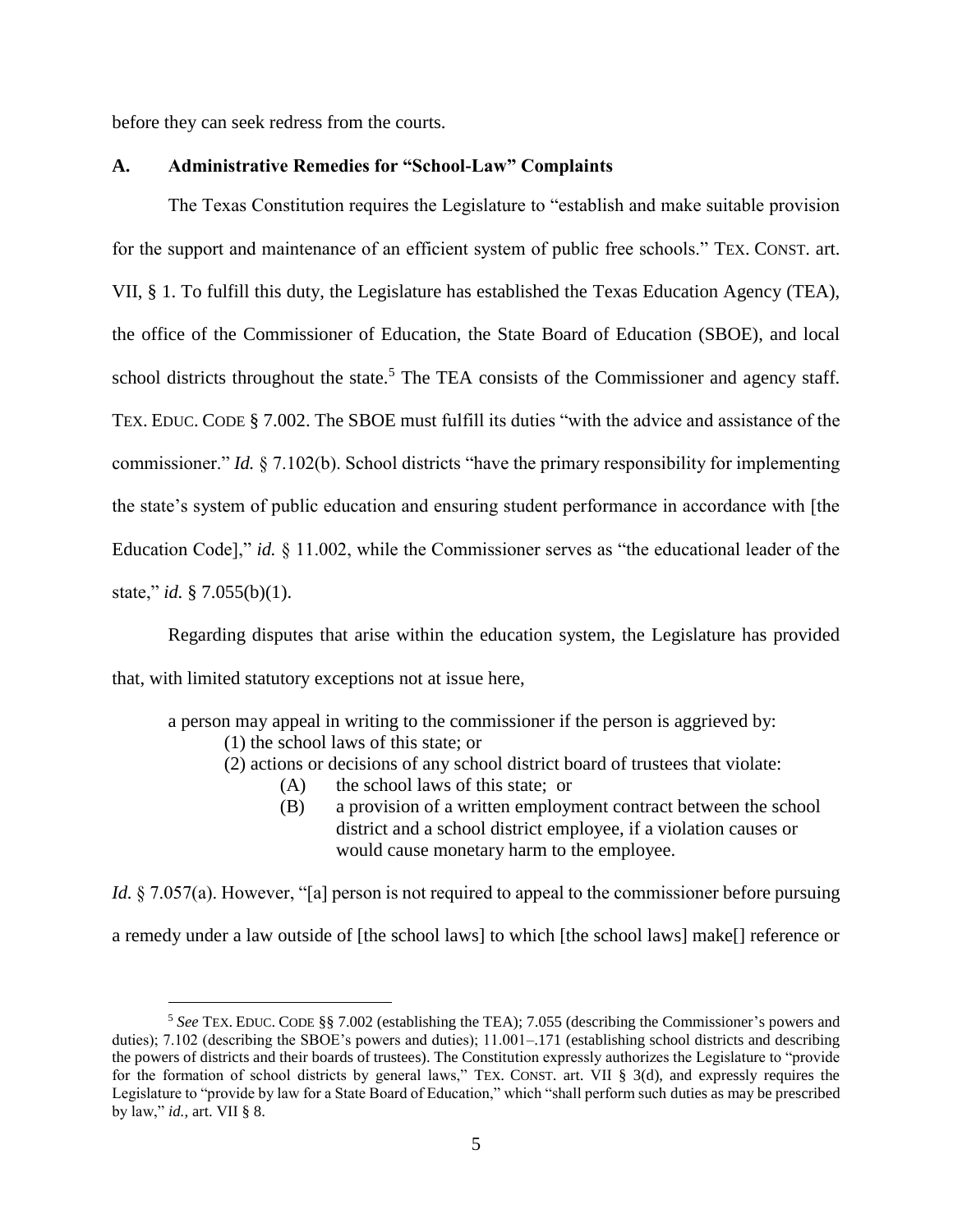with which [the school laws] require<sup>[]</sup> compliance." *Id.* § 7.057(a–1).

Although section 7.057(a) provides that a person "may" appeal to the Commissioner, we have interpreted the statute to *require* a person who *chooses* to appeal to first seek relief through the administrative process. *Grounds v. Tolar Indep. Sch. Dist.*, 707 S.W.2d 889, 892–93 (Tex. 1986). "The decision to appeal is optional, but the place of trial is jurisdictional." *Id.*; *see also Jones v. Clarksville Indep. Sch. Dist.* (*Clarksville ISD*), 46 S.W.3d 467, 470–71 (Tex. App.— Texarkana 2001, no pet.) ("[A]n aggrieved person may appeal, and *if* an appeal is taken, it *must* be to the commissioner if the matter is one within the scope of the agency's review powers."). For well over one hundred years, we have held that persons complaining about the "management of the school system" or the "administration of school laws" must exhaust their administrative remedies before courts can exercise jurisdiction.<sup>6</sup>

However, we have also been clear that this exhaustion requirement applies only to complaints that the Legislature has authorized the Commissioner to resolve. *See Warren*, 288 S.W. at 160 (explaining that the Commissioner's "exclusive prior jurisdiction pertains only to such matters as are by law placed under the supervision of the school authorities"). If the parents' claims against their school district are the type of claims that section 7.057(a) describes, then the parents must first exhaust their administrative remedies unless section  $7.057(a-1)$  or another exception to the exhaustion requirement applies.

 $\overline{a}$ 

<sup>6</sup> *See, e.g.*, *Nance v. Johnson*, 19 S.W. 559, 559 (Tex. 1892) (holding that "the authority of the courts to interfere with the management of the school system, at the instance of citizens or school officials, does not ordinarily exist," and "until [the plaintiffs] had exhausted [their administrative remedies], they were not entitled to an injunction"); *see also Warren v. Sanger Indep. Sch. Dist.*, 288 S.W.159, 160 (Tex. 1926) ("It has been uniformly held that the resort to the school authorities must first be made before the courts will be authorized to hear any complaint as to a matter properly belonging to the administration of the school laws. It is a condition precedent to the exercise of the jurisdiction of the civil courts.").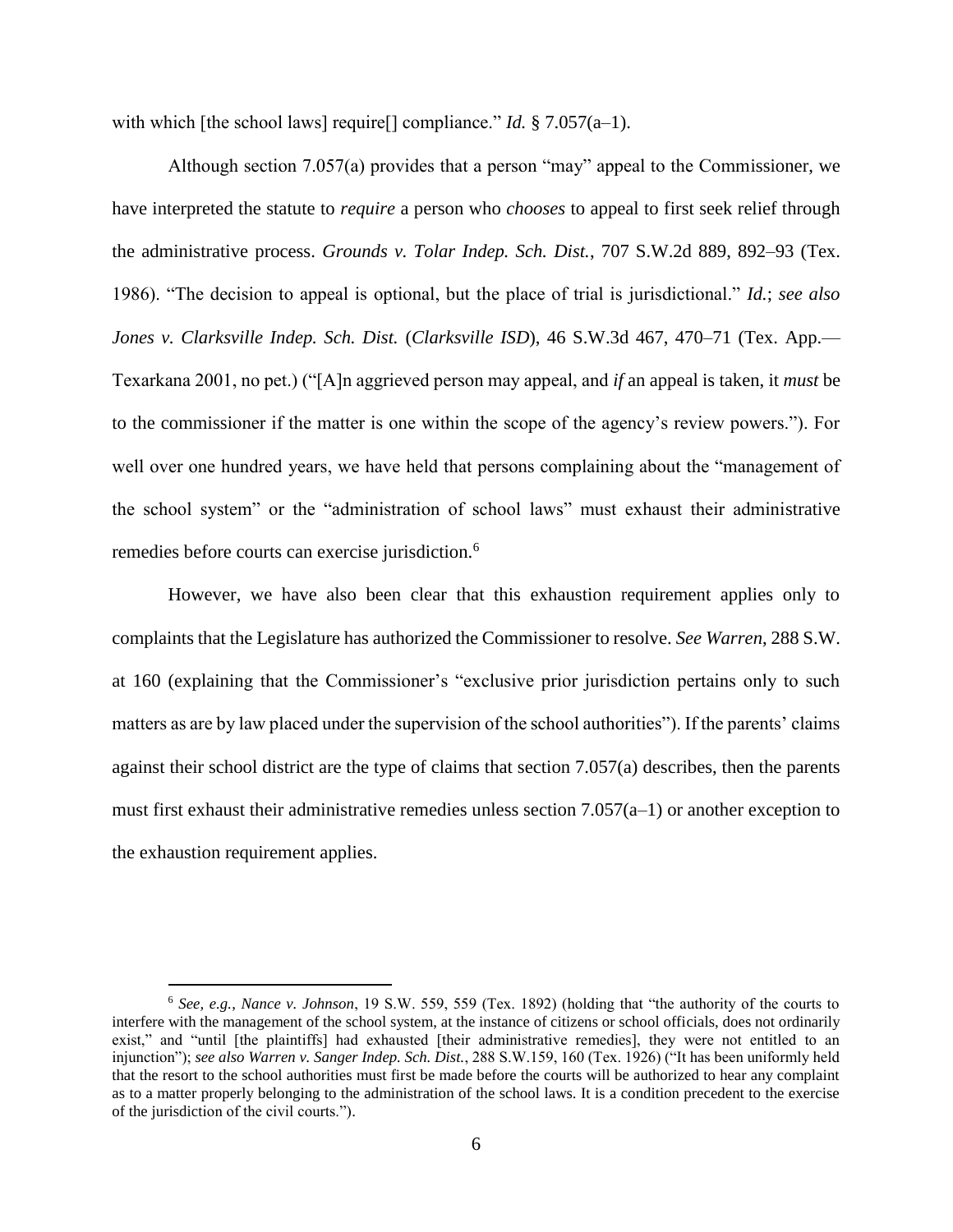## **B. The Parents' Claims**

In granting the plea to the jurisdiction, the trial court implicitly found that the parents' claims fall under the Commissioner's jurisdiction because they allege that the district's board of trustees' budgeting decisions violate the "school laws of this state." TEX. EDUC. CODE § 7.057(a)(2)(A). "School laws of this state" means all of the provisions of titles 1 and 2 of the Education Code and the administrative rules adopted under those titles. *Id.* § 7.057(f)(2). Title 2 includes chapters 41 through 46, which govern the state's funding of public schools, *see id.* §§ 41.001–46.061, and these sections are indisputably "school laws of this state," *see id.* § 7.057(f)(2). The trial court, therefore, dismissed the case and required the parents to appeal first to the Commissioner for relief.

The court of appeals, however, concluded that the parents complain "solely of violations of their children's state constitutional rights," not of violations of any statutes or rules. 445 S.W.3d at 456. Because constitutional provisions exist outside of the Education Code and are not "school laws of this state," the court held that section 7.057(a) does not authorize the Commissioner to hear the parents' complaints. *Id.* And because section 7.057(a) does not require the parents to appeal the district's decisions to the Commissioner, the court found it unnecessary to consider whether any exceptions to the exhaustion requirement apply. *Id.*

In support of the court of appeals' decision, the parents note that their petition expressly asserts only two "causes of action"—one for "Violations of Texas Constitution Article VII, Section 1" (alleging that the district fails to provide an "adequate," "efficient," or "suitable" system for the "general diffusion of knowledge"), *see supra*, n.4, and one for "Violations of Texas Constitution Article I, Section 3" (alleging that the district has no rational basis for failing to treat its students equally through its funding allocations), *see supra*, n.3. The parents contend that these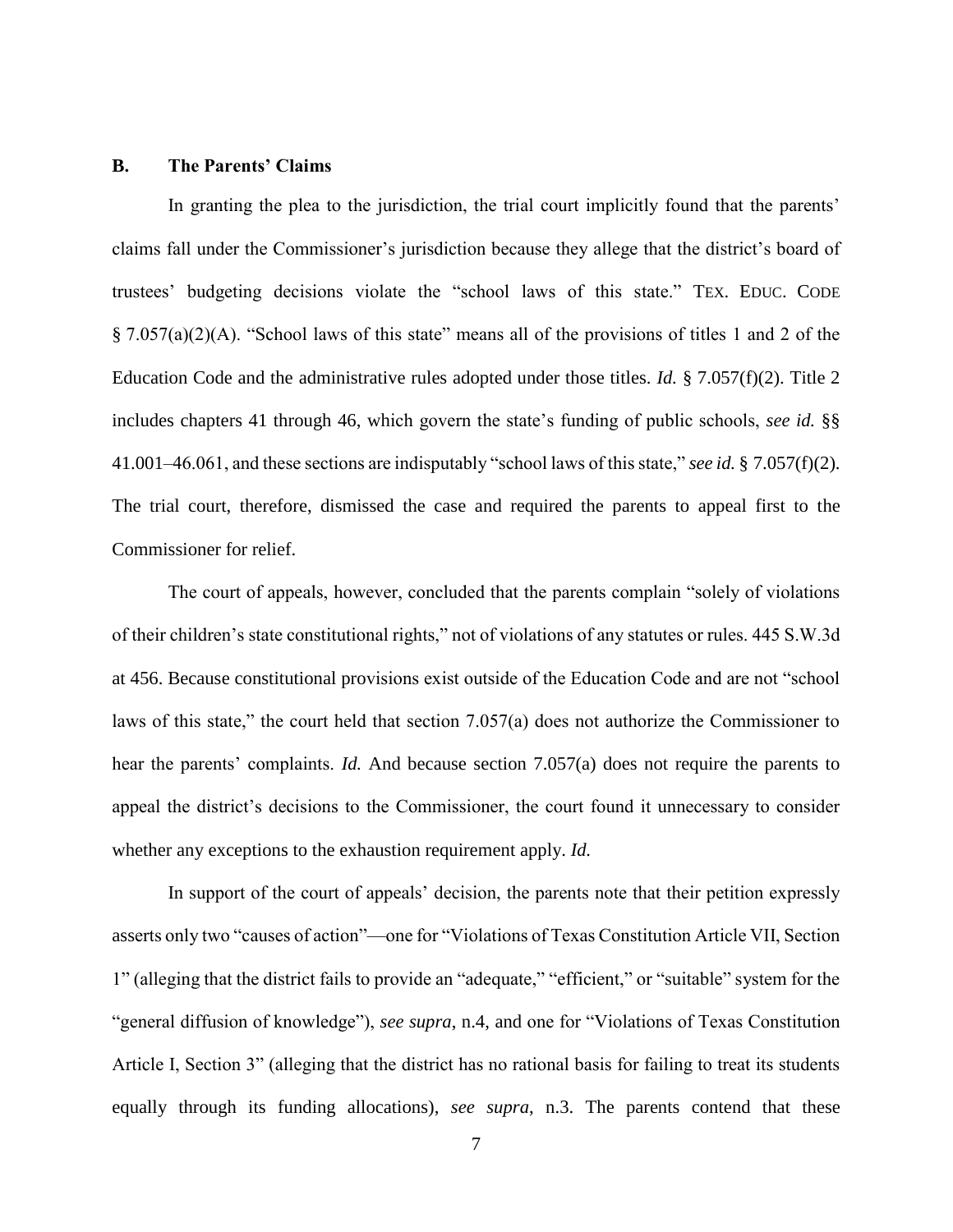constitutional provisions are not "school laws of the state," so section 7.057(a) neither empowers the Commissioner to resolve their complaints nor requires the parents to exhaust administrative remedies.

We agree that the constitutional provisions are not "school laws of the state." We do not agree, however, that the way the parents pleaded their causes of action controls the outcome in this case. The nature of the claims, rather than the nomenclature, controls, and artful pleadings cannot circumvent statutory jurisdictional prerequisites. *Cf. Blue Cross Blue Shield of Tex. v. Duenez*, 201 S.W.3d 674, 676 (Tex. 2006) ("A party cannot circumvent an agency's exclusive jurisdiction by filing a declaratory-judgment action if the subject matter of the action is one 'over which the Legislature intended the [administrative agency] to exercise exclusive jurisdiction.'" (alteration in original) (quoting *Thomas v. Long*, 207 S.W.3d 334, 342 (Tex. 2006))). To resolve jurisdictional questions, we construe the pleadings liberally in the plaintiffs' favor, looking for the pleaders' intent and reading the pleadings "as a whole." *City of Houston v. Williams*, 353 S.W.3d 128, 141 (Tex. 2011).

The parents' petition does identify only two "causes of action," both alleging only constitutional violations. But the petition as a whole reflects the true nature of the parents' complaint: that the district defies the Constitution's mandates *by violating the requirements of the Education Code*. Citing section § 4.001(a), the parents plead that "the 'mission' of the Texas Education Code is a public education system that 'ensur[es] that all Texas children have access to'" the kind of education the Constitution requires. Citing section 1.002(a), they assert that the Legislature "re-affirms" the Constitution's "emphasis on access and opportunity" through the Education Code by requiring all educational institutions to "provide equal opportunities to all individuals within its jurisdiction or geographical boundaries pursuant to this code." They explain,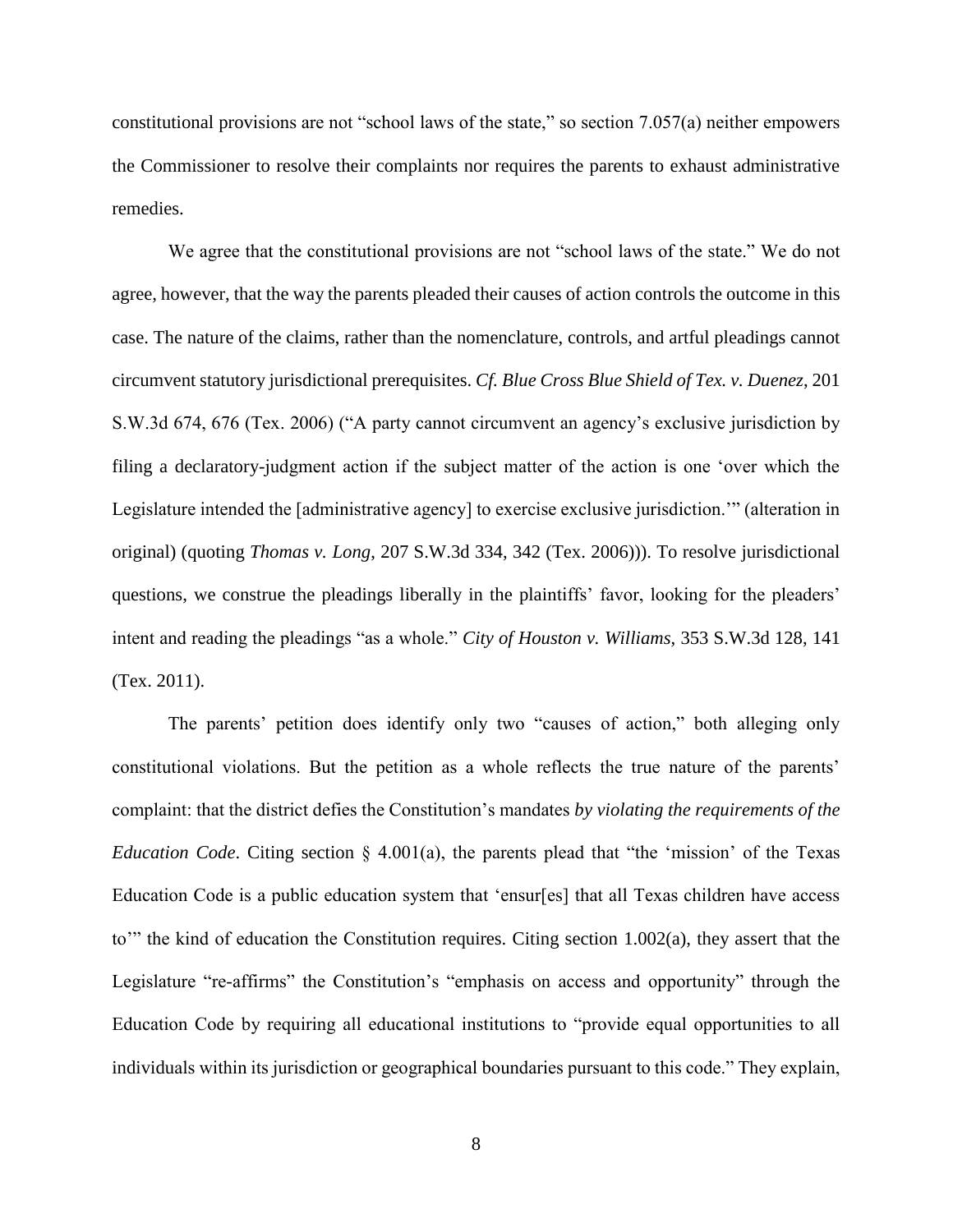"It is through the local school districts that the will of the Texas legislature under Article VII, Section 1 is effectuated," and the Legislature has created statutory funding formulas to implement the constitutional requirements through its distribution of funds to the districts. Citing "sections 42.001 et seq.," and specifically sections 42.152 (addressing economically disadvantaged students) and 42.153 (addressing bilingual students), they plead that the Code outlines "several factors to consider in equalizing the distribution of funds to various districts, based on the population of higher-need students in each district," including bilingual and economically disadvantaged students.

And more importantly, the parents allege that the district contravenes the Constitution by violating the statutory provisions through which the Legislature has sought to fulfill the constitutional requirements. They assert, for example, that "sections 42.001 et seq." create funding disparities in favor of schools with more bilingual and economically disadvantaged students, but the district "reversed" that disparity by giving Clint schools a "disproportionate share of the expenditures." They allege that the district's "intra-district funding does not meet constitutional *or statutory* standards," and that the district has thus "thwarted *the Legislature's implementation of its* constitutional mandate . . . and *thus* violated [the students' constitutional rights]." (Emphases added.) For relief, they pray for a judgment:

- declaring that the district "has failed and refused . . . to provide Plaintiffs' children . . . with equal education funding for all students at comparable grade levels, appropriately weighted *according to the state funding formula*, and *thereby* has denied . . . those children their right[s] . . . under the Texas Constitution" (emphases added); and
- enjoining the district from failing and refusing to provide equal funding "appropriately weighted *according to the state funding formula*" (emphasis added).

The parents argue that their petition's references to the Education Code "are mere background, not causes of action," and are intended only to "highlight the magnitude of the funding

9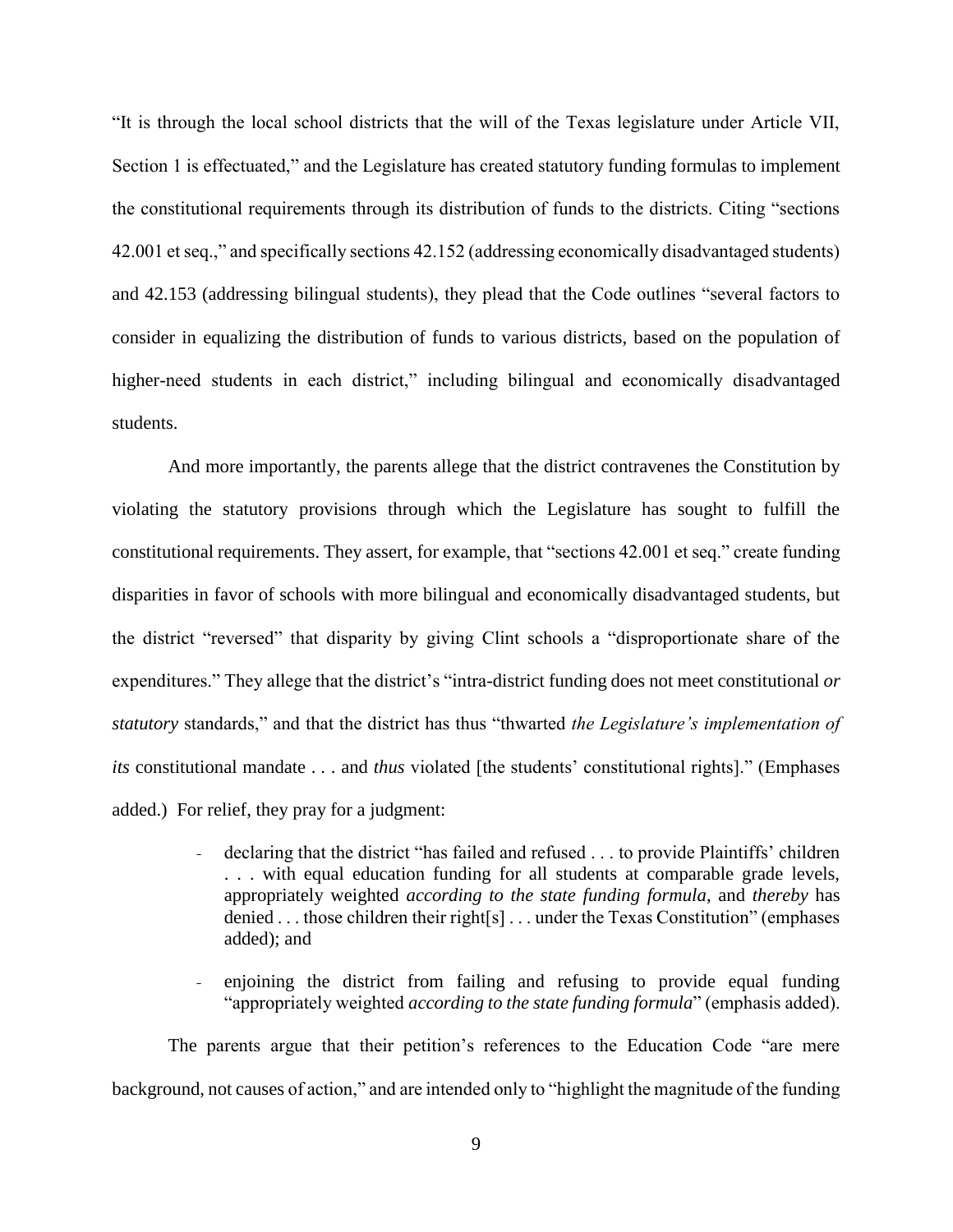disparity at issue." They emphasize that they "have never sought to prosecute claims under the [Education Code]." In fact, they contend, the Code only governs how funds are distributed *between districts*, and does not "require school districts to fund individual schools according to a formula or other measurable standard." As a result, they argue, the Education Code contains no provisions "upon which Parents could bring this particular suit," and therefore, the Constitution is the only possible vehicle for their claims.

Despite these arguments, the parents' petition can only be read to assert that the district is violating the Constitution by disregarding (or failing to "meet") "statutory standards," thereby "thwarting" the Legislature's efforts to fulfill its constitutional duties. The parents could not assert their claims in any other way. The Constitution provides that it is the "duty of the Legislature" to "make suitable provision for the support and maintenance of an efficient system of public free schools." TEX. CONST. art. VII, § 1. The Legislature created school districts to fulfill this duty, and as we have previously noted, it is the Legislature—not the Constitution—that imposes legal obligations on districts. *Alanis*, 107 S.W.3d at 584.

While we need not and do not hold that a school district or its board could never violate a constitutional provision, it is difficult to imagine any such violation, at least in the school-finance context, that would not result from a violation of the "school laws" that create and regulate the district. Here, at least, the parents' claims that the district is violating constitutional provisions *necessarily* allege constitutional violations resulting from violations of the "school laws of the state." In addition to the Code sections that the parents' petition references, their claims implicate many other laws that require districts to do their part to help the Legislature fulfill the constitutional requirements. For example, the Education Code:

imposes on districts "the primary responsibility for . . . ensuring student performance in accordance with this code," TEX. EDUC. CODE § 11.002;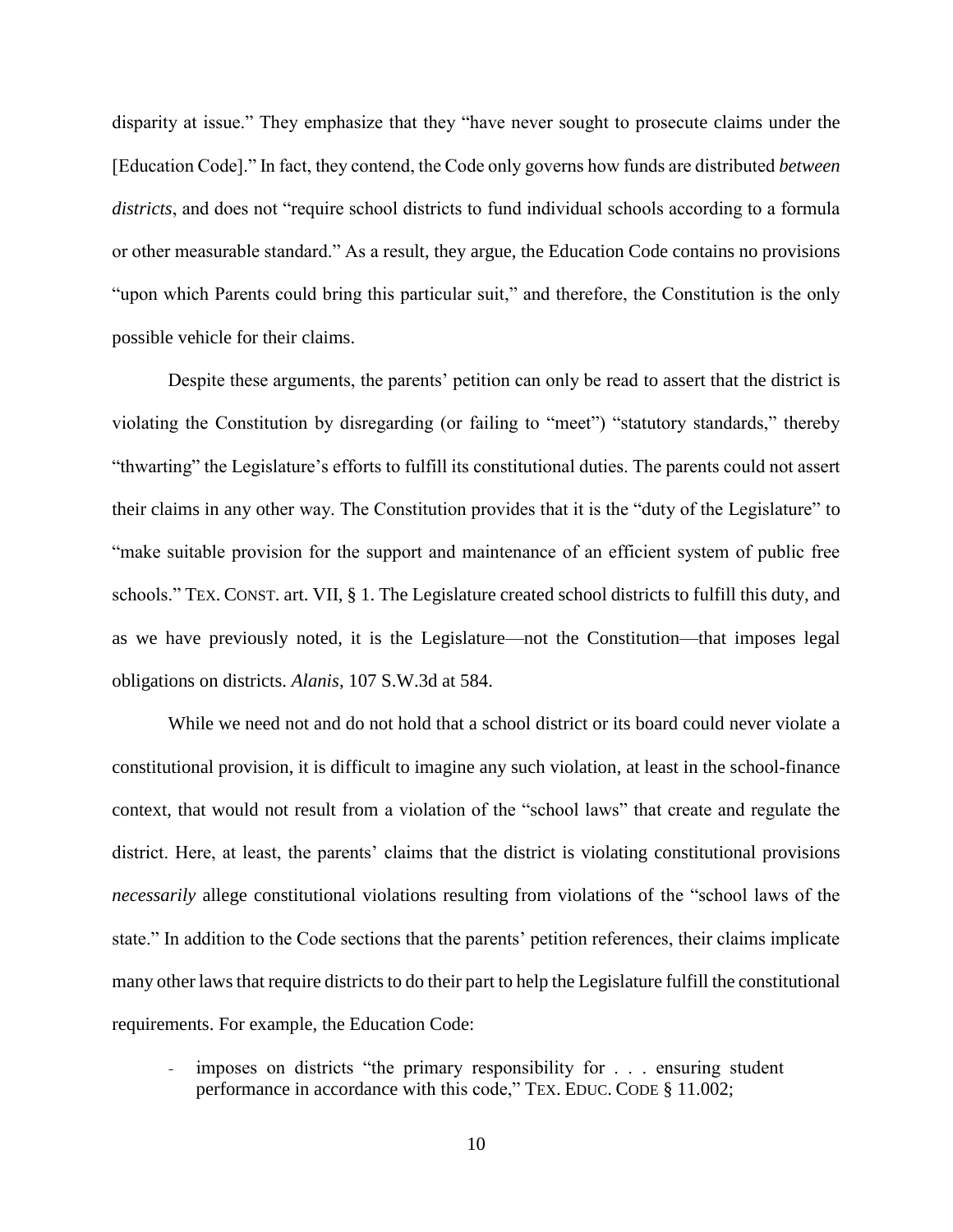- requires district boards to establish academic and fiscal performance goals and ensure that the superintendent is accountable for meeting those goals, *id.* § 11.1511(b);
- requires the Commissioner to determine each district's accreditation status in light of its academic achievement and financial accountability ratings, and permits the Commissioner to consider "the effectiveness of the district's programs for special populations," *id.* § 39.052;
- requires each district to satisfy the accreditation criteria, academic performance standards, and financial accountability standards, *id.* § 39.102;
- authorizes the Commissioner to take actions against a district that fails to perform and maintain its accredited status, including the appointment of a board of managers that could amend the district's budget, *id.* § 39.112(b);
- requires the Commissioner to establish advisory guidelines relating to the fiscal management of a school district, *id.* § 44.001;
- requires each district superintendent to prepare a proposed budget "covering all estimated revenue and proposed expenditures of the district," which "must be prepared according to . . . rules adopted by the State Board of Education," *id.* § 44.002; and
- requires the TEA to review and analyze each district's budget, fiscal reports, and audit reports "to determine whether all legal requirements have been met and to collect fiscal data needed in preparing school fiscal reports for the governor and the legislature," *id.* § 44.010.

Further, the "school laws of the state" include numerous rules that the TEA has adopted to regulate

individual districts' financial practices and their effects on individual schools and individual

students, including higher-need students. For example, the TEA rules:

- require the Commissioner to take specific actions if "a campus' performance is below any standard," 19 TEX. ADMIN. CODE § 97.1061;
- require the Commissioner to "assign a campus intervention team" if "the performance of a campus is below any [student-achievement] standard" for the current school year, *id.* § 97.1063;
- provide for a financial accountability system that addresses "local management and decision-making processes that impact the allocation of financial resources in Texas public schools," *id.* § 109.1001; and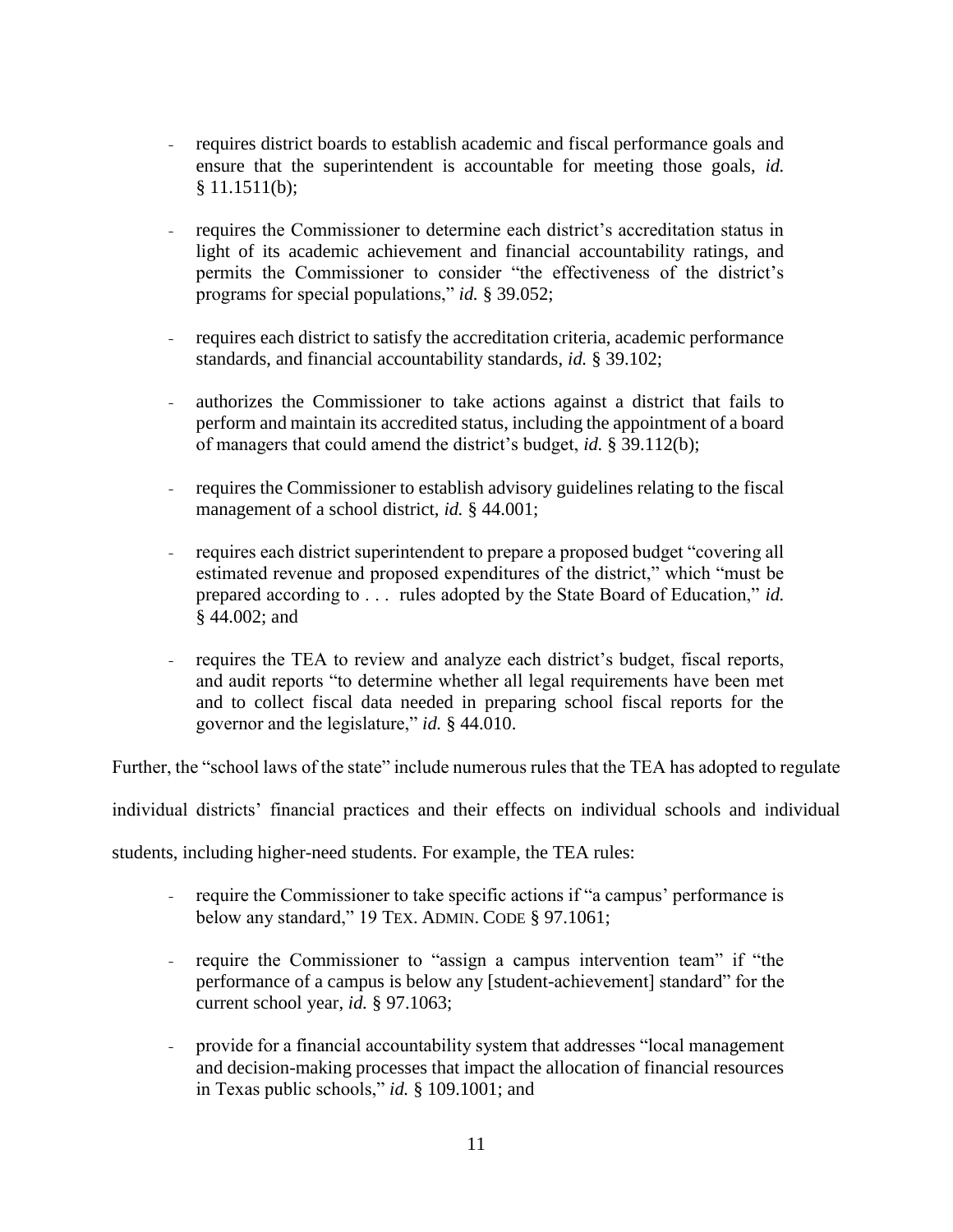- require "each school district" to take specific steps to ensure that "every student" in the state who has a home language other than English and who is identified as an English language learner [is] provided a full opportunity to participate in a bilingual education or English as a second language (ESL) program," *id.* § 89.1201.

As these examples demonstrate, if (as the parents allege) the district allocates funds among its schools in a manner that unequally and irrationally favors some schools and students to the unlawful detriment of others with higher educational needs, the district necessarily violates the "school laws of the state." The parents do not allege that any of these laws violate the Texas Constitution; they allege that the district violates the Constitution by failing to comply with the laws. Those same laws grant the Commissioner both the authority and the obligation to remedy the situation.

Under these circumstances, we conclude that the parents actually and necessarily claim to be "aggrieved by . . . actions or decisions of [a] school district board of trustees that violate . . . the school laws of this state." TEX. EDUC. CODE  $\S$  7.057(a)(2)(A). As a result, we conclude that the statute requires the parents to appeal to the Commissioner—as "the educational leader of the state," *id.* § 7.055(b)(1)—for relief. And absent an exception to that requirement, the courts lack jurisdiction to address the parents' claims until the parents exhaust their administrative remedies.

## **C. Exceptions**

Even if section 7.057's exhaustion requirement applies, the parents argue, several exceptions negate that requirement in this case. The parents contend that their claims are exempt from the exhaustion requirement because (1) their claims are constitutional, and constitutional claims are exempt; (2) their claims are exempt under section  $7.057(a-1)$ ; (3) they sought temporary injunctive relief, which the Commissioner of Education does not have the power to grant; and (4) their claims are exempt because they present pure questions of law. We do not agree that any of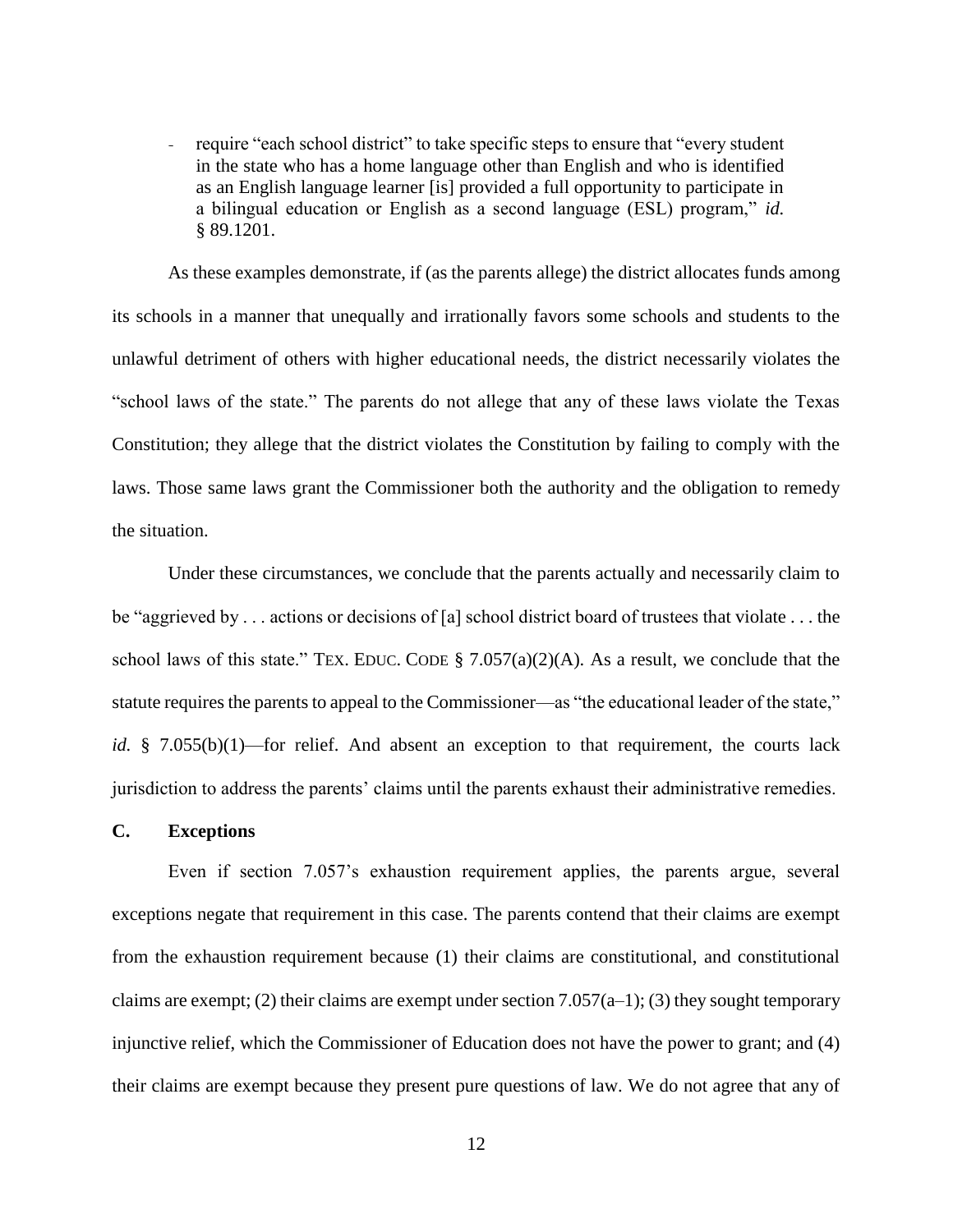these exceptions apply to the parents' claims in this case.

## **1. Constitutional Claims**

 $\overline{a}$ 

Although the court of appeals concluded that section 7.057's exhaustion requirement does not apply to the parents' claims, it also stated that an exception to the requirement applies if "the claims are for a violation of a state or federal constitutional right." 445 S.W.3d at 454. The parents likewise contend that, even if their claims necessarily involve alleged violations of the school laws, thus granting the Commissioner authority to hear their appeal, the Commissioner's jurisdiction is not exclusive and their claims are excepted from the exhaustion-of-remedies requirement because they allege violations of the Texas Constitution. We do not agree.

In support of its conclusion that claims "for a violation of a state or federal constitutional right" are excepted from the exhaustion requirement, the court of appeals cited a string of opinions from other Texas courts of appeals.<sup>7</sup> Most of these courts of appeals' opinions ultimately trace back to a footnote in our opinion in *Texas Education Agency v. Cypress–Fairbanks Independent School District*, 830 S.W.2d 88 (Tex. 1992).<sup>8</sup>

In *Cypress–Fairbanks*, four districts jointly filed a suit challenging the Commissioner's authority to hear appeals in which district employees alleged federal due process violations and sought back-pay, attorney's fees, or other relief for deprivation of federal constitutional rights

<sup>7</sup> *See* 445 S.W.3d at 454 (citing *Dotson v. Grand Prairie Indep. Sch. Dist.*, 161 S.W.3d 289, 291–93 (Tex. App.—Dallas 2005, no pet.) (citing *Gutierrez v. Laredo Indep. Sch. Dist.*, 139 S.W.3d 363, 366 (Tex. App.—San Antonio 2004, no pet.))); *Harlandale Indep. Sch. Dist. v. Rodriguez*, 121 S.W.3d 88, 91–92 (Tex. App.—San Antonio 2003, no pet.); *Clarksville ISD*, 46 S.W.3d at 471 n.3; *Jones v. Dall. Indep. Sch. Dist.* (*Dallas ISD*), 872 S.W.2d 294, 296 (Tex. App.—Dallas 1994, writ denied); and *Mitchison v. Hous. Indep. Sch. Dist.*, 803 S.W.2d 769, 773–74 (Tex. App.—Houston [14th Dist.] 1991, writ denied)).

<sup>8</sup> *Gutierrez*, *Rodriguez*, and *Dallas ISD* directly rely on our opinion in *Cypress–Fairbanks*. *Clarksville ISD* relies on *Gibson v. Waco Independent School District* (*Gibson I*), 971 S.W.2d 199 (Tex. App.—Waco 1998), *vacated on other grounds*, 22 S.W.3d 849 (Tex. 2000), which in turn relied on our opinion in *Cypress–Fairbanks*, though for a narrower proposition than other courts of appeals have frequently attributed to *Gibson*, as discussed below. *Mitchison*  does not relate to the asserted exception for constitutional claims.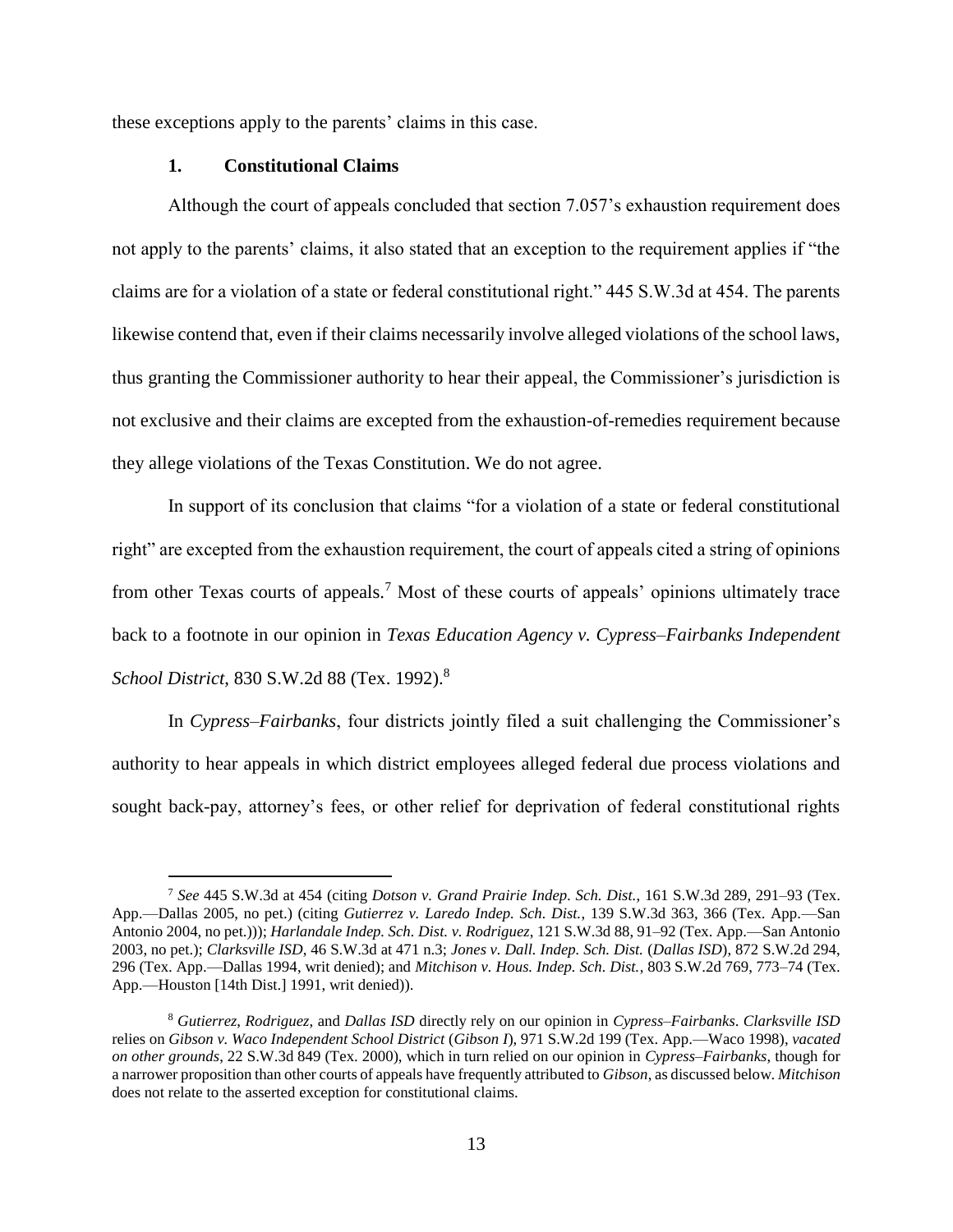under 42 U.S.C. §§ 1981 & 1988. *Id.* at 89. The question we addressed was whether the predecessor to section 7.057(a) authorized the Commissioner to hear and resolve those federal claims in an administrative appeal. Like the current section  $7.057(a)$ , the predecessor statute authorized the Commissioner to hear appeals of "any person aggrieved by . . . actions or decisions of any board of trustees," *id.* at 91 (quoting predecessor to TEX. EDUC.CODE § 7.057(a)), but unlike the current statute, it did not limit that authority to appeals from board decisions "*that violate: (A) the school laws of this state; or (B) a provision of a written employment contract* . . . ." TEX. EDUC. CODE § 7.057(a). We concluded that the employees were "certainly" persons who claimed to be "aggrieved by . . . actions or decisions of a[] board of trustees," and since the statute did not limit the type of such decisions as it currently does, we concluded that the statute authorized the Commissioner to decide whether the districts' decisions violated federal law, even though the Commissioner could not "grant all relief—including damages and injunctive relief—to which the employees would otherwise be entitled if they prevailed on their claims in court." *Cypress– Fairbanks*, 830 S.W.2d at 91.

But the fact that the employees *could* pursue the constitutional claims with the Commissioner did not necessarily mean the exhaustion-of-remedies doctrine *required* them to do so. As to that issue, we relied on two United States Supreme Court decisions and concluded "that the employees' Title 42 and constitutional claims are not affected by the doctrine of exhaustion of administrative remedies such that they must be originally considered by the TEA." *Id.* at 91, n.3 (citing *Damico v. California*, 389 U.S. 416, 417 (1967); *McNeese v. Bd. of Educ. for Cmty. Unit School Dist. 187*, 373 U.S. 668, 670–71 (1963)). In these two cases, the Supreme Court held that a state-law exhaustion-of-remedies requirement does not apply to deprive *federal courts* of jurisdiction over a *federal claim* for constitutional violations under 42 U.S.C § 1983. *Damico*, 389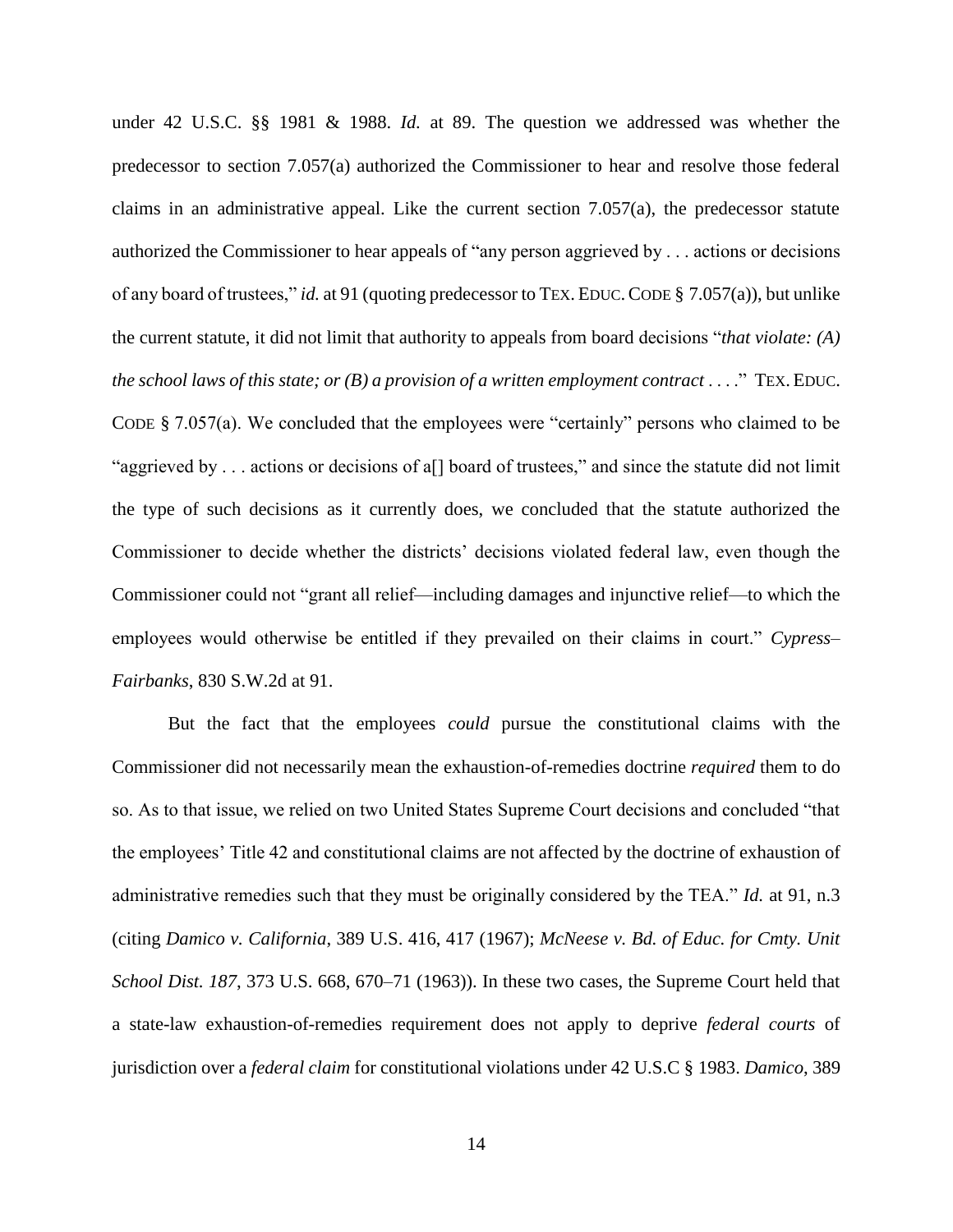U.S. at 417; *McNeese*, 373 U.S. at 671.

The Supreme Court explained in *McNeese* that the purpose of federal laws like section 1983 is "to override certain kinds of state laws, to provide a remedy where state law was inadequate, . . . and to provide a remedy in the federal courts supplementary to any remedy any State might have." 373 U.S. at 672. In light of this, the Court concluded that allowing a state exhaustion requirement to prevent a *federal-law claim* in *federal* court would "defeat those purposes." *Id.* Citing *McNeese* and *Damico*, we held in the *Cypress–Fairbanks* footnote that, "[b]ecause of the nature of" the employees' federal statutory and constitutional claims, "prior resort to the administrative process is not usually required." 830 S.W.2d at 91 n.3.

Texas courts of appeals of have since reached different understandings of the *Cypress– Fairbanks* footnote. Some have construed it narrowly to hold that this exception to the exhaustion requirement applies only to federal claims (whether statutory or constitutional) asserted in federal courts, and even then only when the claims "do not involve issues of state law which control the disposition of the case." *See Hicks v. Lamar Consol. Indep. Sch. Dist.*, 943 S.W.2d 540, 542 (Tex. App.—Eastland 1997, no writ) (rejecting other courts of appeals' decisions that "categorically create an exception to the general rule when constitutional questions are raised, regardless of whether those constitutional claims are federal or state claims"). Others have held that the exception applies only to federal claims (whether statutory or constitutional), but only if they involve solely questions of law. *See Janik v. Lamar Consol. Indep. Sch. Dist.*, 961 S.W.2d 322, 323–24 (Tex. App.—Houston [1st Dist.] 1997, pet. denied) ("[F]ederal constitutional claims involving only questions of law, not questions of fact, bypass the requirement of exhaustion of administrative remedies not because the claims are constitutional, but because they are federal."). Yet others have said that the exception applies only when the party asserts "a federal constitutional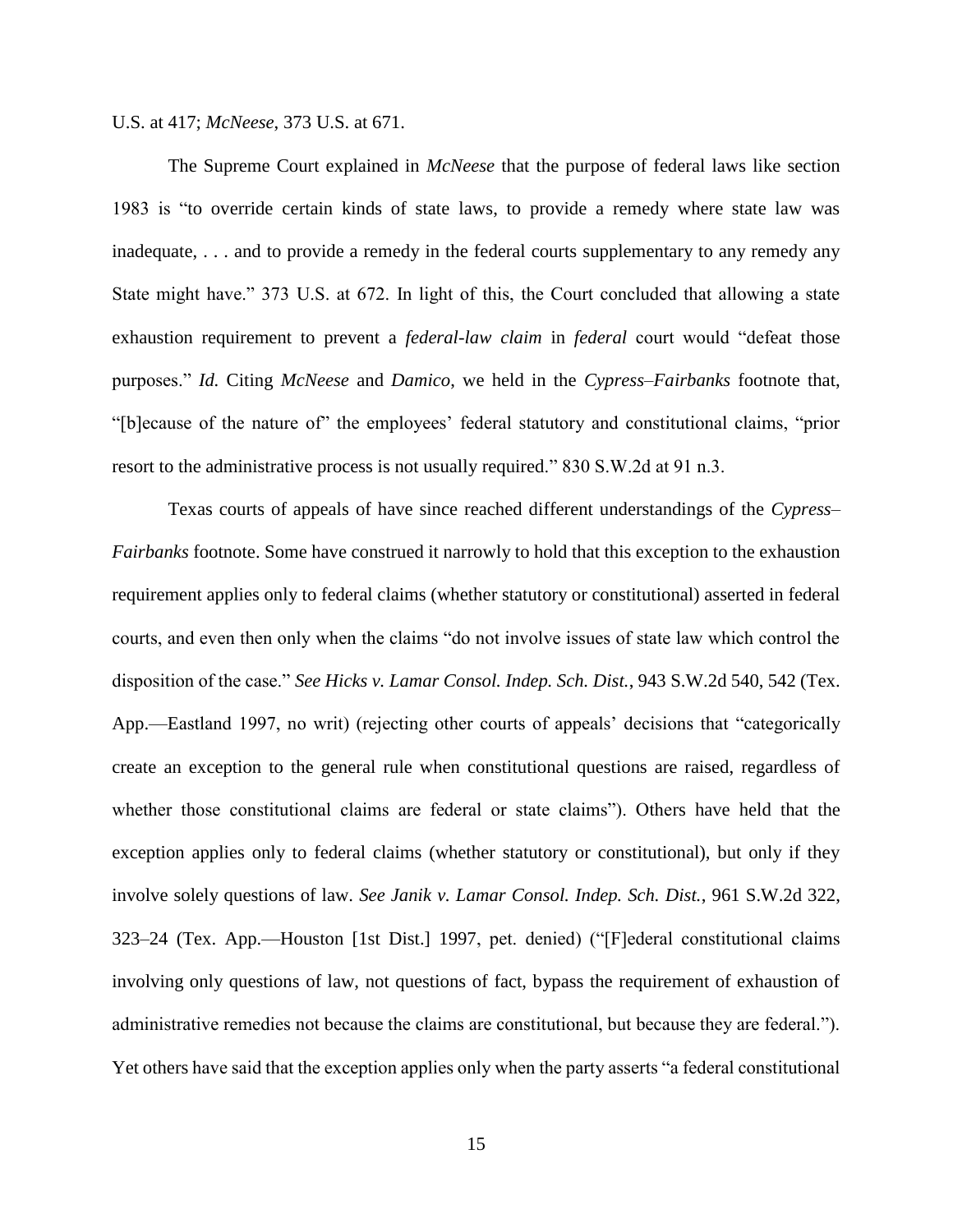claim or a claim under Title 42 of the United States Code." *Gibson,* 971 S.W.2d at 202; *see also Jackson v. Hous. Indep. Sch. Dist.*, 994 S.W.2d 396, 402 (Tex. App.—Houston [14th Dist.] 1999, no pet.) (holding claim "arising under the due process clause of the Texas Constitution" is "not exempt from the exhaustion requirement").

Other courts of appeals, however, have held more broadly that all constitutional claims (whether federal or state) are exempt from the exhaustion requirement, unless they are "ancillary to and supportive of" a claim that section 7.057(a) authorizes the Commissioner to resolve. *See Clarksville ISD*, 46 S.W.3d at 474–75. These cases, however, do not technically recognize a constitutional-claims *exception* to the exhaustion requirement, as the Supreme Court did in *McNeese*, but instead conclude that section 7.057(a) simply does not apply to claims alleging constitutional violations at all. In *Clarksville ISD* for example, the Texarkana court reasoned that section 7.057(a) does not require exhaustion of state or federal constitutional claims because it does not provide an administrative appeal for such constitutional challenges to the actions or decisions of a school board "because those are not part of the school laws of the state." *Id.* at 474.

These courts reasoned, however, that if the plaintiff complains of a school board decision that violates the school laws or an employment contract *as well as* a constitutional provision, then section 7.057(a) authorizes the Commissioner to hear the complaint and the exhaustion requirement applies. In other words, "[i]f the constitutional claims are ancillary to and supportive of a complaint about the board's handling of an employment contract or application of school law, then the entire action should be amenable to administrative appeal." *Id.* (reasoning that "[i]f courts allow the avoidance of the [administrative] procedure by the simple allegation of constitutional misdeeds, it would likely corrupt the entire process"); *see also El Paso Indep. Sch. Dist. v. McIntyre*, 457 S.W.3d 475, 488–89 (Tex. App.—El Paso 2014, pet. granted) (quoting *Dotson*, 161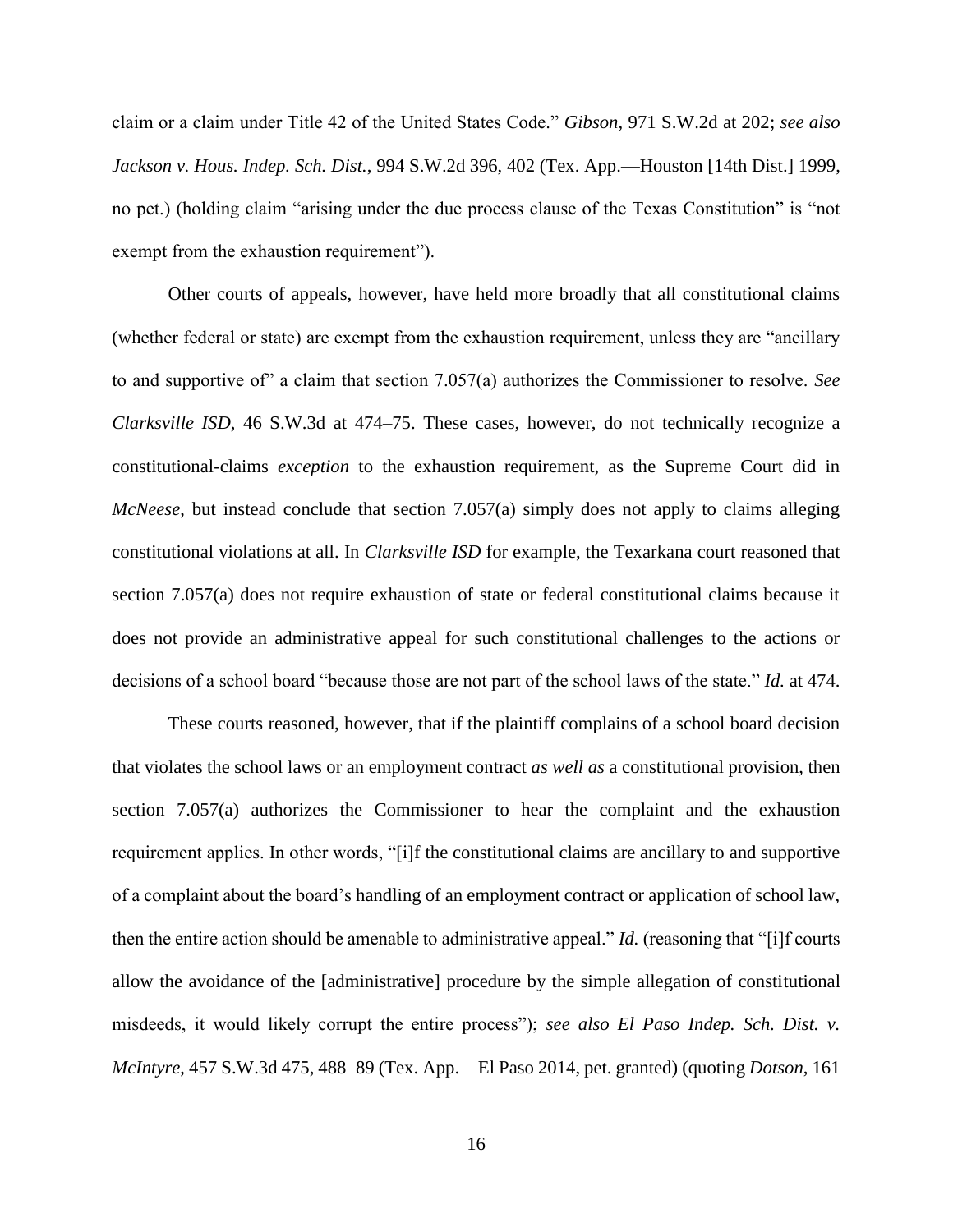S.W.3d at 292 (quoting *Clarksville ISD*, 46 S.W.3d at 474)).

 $\overline{a}$ 

Although we need not articulate all of the parameters of the so-called constitutional-claims exception to the exhaustion-of-remedies requirement in this case, we draw two principles from these cases relevant to school-law claims and with which we agree.<sup>9</sup> First, when a person complains that a school board's conduct or decision violates *only* the person's state or federal constitutional rights, and the conduct or decision does not violate the school laws of the state or an employment contract, section 7.057(a) neither authorizes nor requires the Commissioner to hear the appeal. *See* TEX. EDUC. CODE § 7.057(a). Under those circumstances, no "exception" to an exhaustion requirement is needed. But if the constitutional claim is "ancillary to and supportive of a complaint about the board's handling of an employment contract or application of school law," such that the true nature of the claim, although asserted as a constitutional violation, necessarily results from a violation of school laws or an employment contract, then section 7.057(a) authorizes and requires the Commissioner to hear the appeal first, unless another exception to the exhaustion requirement applies. *Clarksville ISD*, 46 S.W.3d at 474. In an appropriate case, the exception for federal claims asserted in federal court, which the Supreme Court recognized in *McNeese* and we acknowledged in *Cypress–Fairbanks*, represents one such exception. *See Cypress–Fairbanks*, 830

<sup>&</sup>lt;sup>9</sup> We need not and do not address the constitutional-claims exception to exhaustion requirements in statutes other than section 7.057(a) of the Education Code. This Court has never globally exempted claims based on the Texas constitution from statutory exhaustion-of-administrative-remedies requirements, and we decline to do so today. To the contrary, we have, at least on some occasions, required exhaustion of administrative remedies before asserting claims under the Texas constitution. *See City of Dallas v. Stewart*, 361 S.W.3d 562, 579 (Tex. 2012) ("Although agencies have no power to preempt a court's constitutional construction, a party asserting a [constitutional takings claim] must first exhaust its administrative remedies and comply with jurisdictional prerequisites for suit.  $\dots$  [A] litigant must avail itself of statutory remedies that may moot its takings claim, rather than directly institute a separate proceeding asserting such a claim.") (footnote omitted); *Cameron Appraisal Dist. v. Rourk*, 194 S.W.3d 501, 502 (Tex. 2006) (holding that taxpayers were required to exhaust their administrative remedies before bringing suit on constitutional claims because they sought not only a declaration on the legal issue of whether the constitution prohibited taxation of trailers, but also to set aside their individual assessments); *Dellana*, 849 S.W.2d at 810 (holding that constitutional and statutory challenges to administrative action could not be brought before exhaustion of administrative remedies where claims fell within the scope of agency's review).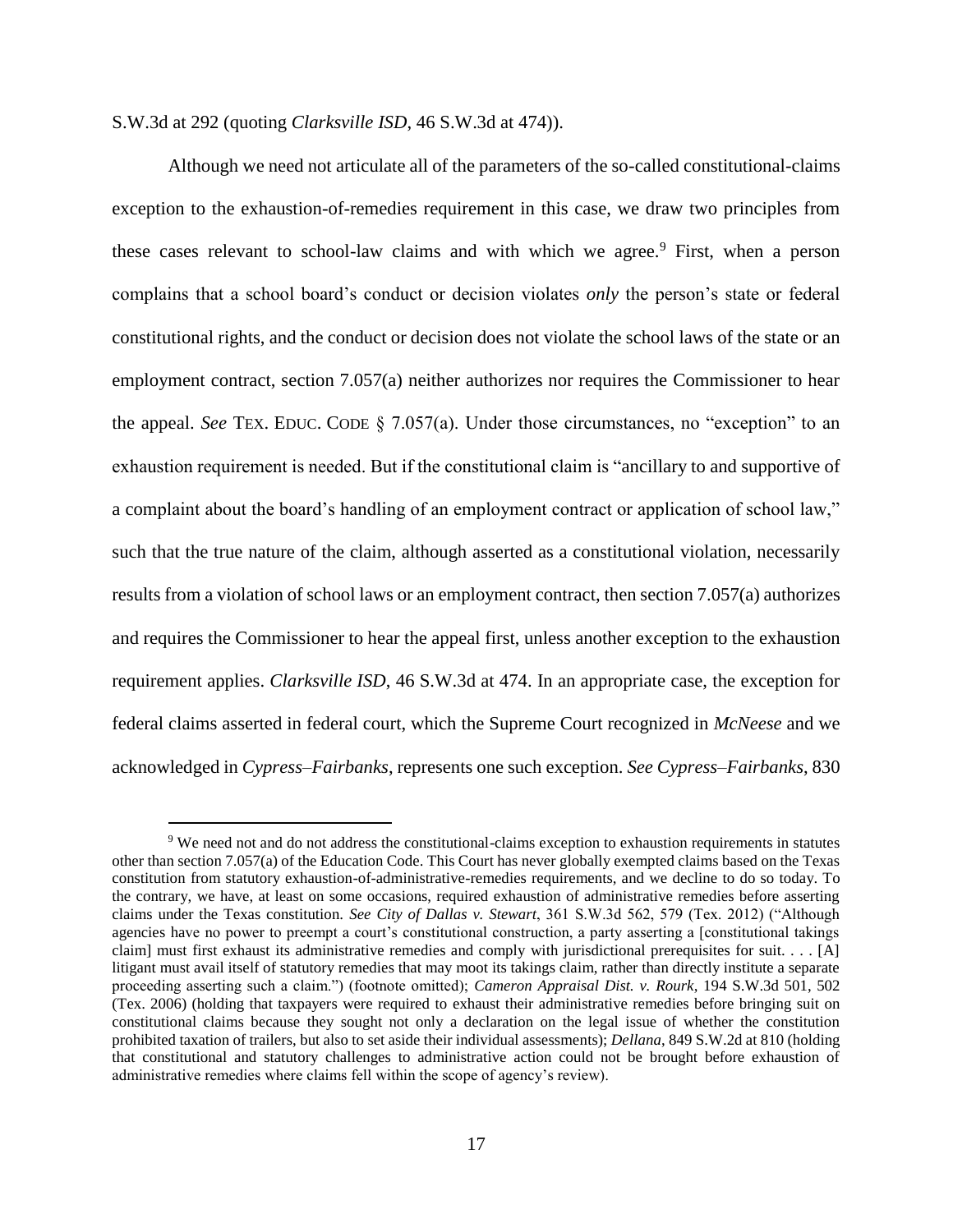S.W.2d at 91 n.3 (citing *McNeese*, 372 U.S. at 670–71).

We have already concluded that the parents' constitutional claims necessarily result from the school board's alleged violations of the school laws of the state. Section 7.057(a) therefore applies and requires the parents to exhaust their administrative remedies unless another exception applies. Because the parents do not assert federal claims in federal court, the *McNeese* exception does not apply. So we must consider the other exceptions on which the parents rely.

## **2. Section 7.057(a–1)**

Section 7.057(a–1), which the parents contend applies here, provides: "A person is not required to appeal to the commissioner before pursuing a remedy under a law outside of Title 1 or [Title 2] or to which Title 1 or [Title 2] makes reference or with which Title 1 or [Title 2] requires compliance." TEX. EDUC. CODE § 7.057(a–1). Relying on section 7.057(a–1), the parents contend that their claims are constitutional and thus "outside" of titles 1 and 2 and that this is true even if title 2 "requires compliance" with the Texas Constitution. *See id.* This argument fails for the same reason as the parents' initial argument that the exhaustion-of-remedies statute does not cover their claims: while the parents allege that the school district has violated their children's constitutional rights, they necessarily assert that the district did this by failing to comply with title 2 of the Education Code. Thus, they are not pursuing claims "outside" of title 2; they are pursuing claims that they are "aggrieved by . . . actions or decisions of any school district board of trustees that violate . . . the school laws of this state"—claims to which the exhaustion-of-remedies requirement directly applies. *Id.* § 7.057(a)(2)(A).

The Legislature enacted subpart  $(a-1)$  in response to a court of appeals' decision that required claimants to exhaust administrative remedies under the Education Code when bringing a claim against school officials for failure to comply with the Texas Open Meetings Act. *See* House Comm. on Pub. Edu., Bill Analysis, Tex. H.B. 829, 81st Leg., R.S. (2009) ("A recent court ruling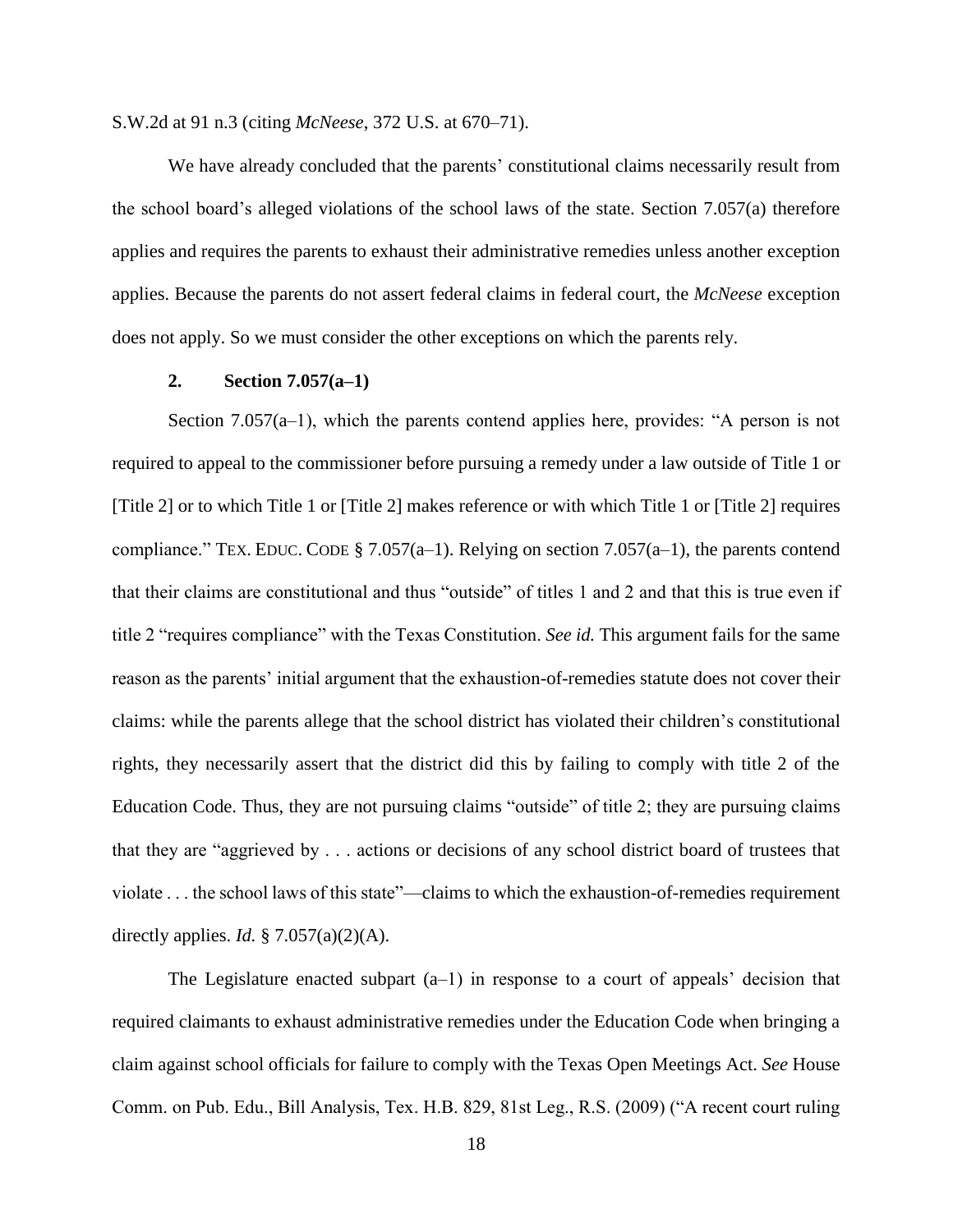interpreted the Education Code in a way that would require an individual who has a cause of action arising from the open meetings laws to exhaust administrative remedies by taking his or her complaint to the commissioner prior to filing a challenge in court. [House Bill] 829 specifies that an individual with a complaint arising from a law that is referenced but not codified in Titles 1 and 2 of the Education Code is not required to first present the claim to the commissioner before pursuing a judicial remedy . . . ."); *see also Harrison v. Neeley*, 229 S.W.3d 745, 746 (Tex. App.— San Antonio 2007, pet. denied) (holding that because title 2 requires school districts to comply with the Open Meetings Act, the Open Meetings Act was "incorporated . . . into the definition of a school law of the state" such that the Education Code's exhaustion-of-remedies requirement applied to claims under the act).<sup>10</sup>

The parents are not pursuing a claim that the school board's actions and decisions violate the school laws of this state indirectly by violating some independent legal mandate incorporated into title 1 or 2 by reference, such as the Open Meetings Act. Under the Open Meetings Act, a school district is a "governmental body," TEX. GOV'T CODE § 551.001(3)(E), and "[e]very regular, special, or called meeting of a governmental body shall be open to the public, except as provided by this chapter," *id.* § 551.002. The Open Meetings Act thus imposes a duty directly on school districts, and it creates specific, independent enforcement mechanisms and remedies for violations of its mandates. *See id.* § 551.141–.146. A claim for a violation of the Open Meetings Act and remedies for such a violation thus exist "outside" of the school laws of this state, even though the school laws "reference" the act and "require[] compliance" with it. *See* TEX. EDUC. CODE

 $\overline{a}$ 

<sup>&</sup>lt;sup>10</sup> We note that while this legislative history of section 7.057(a–1) provides useful context and a ready example of the kind of law to which the provision applies, we need not and do not rely on legislative history to construe the statute. The provision's meaning is plain on its face, and we construe it accordingly here.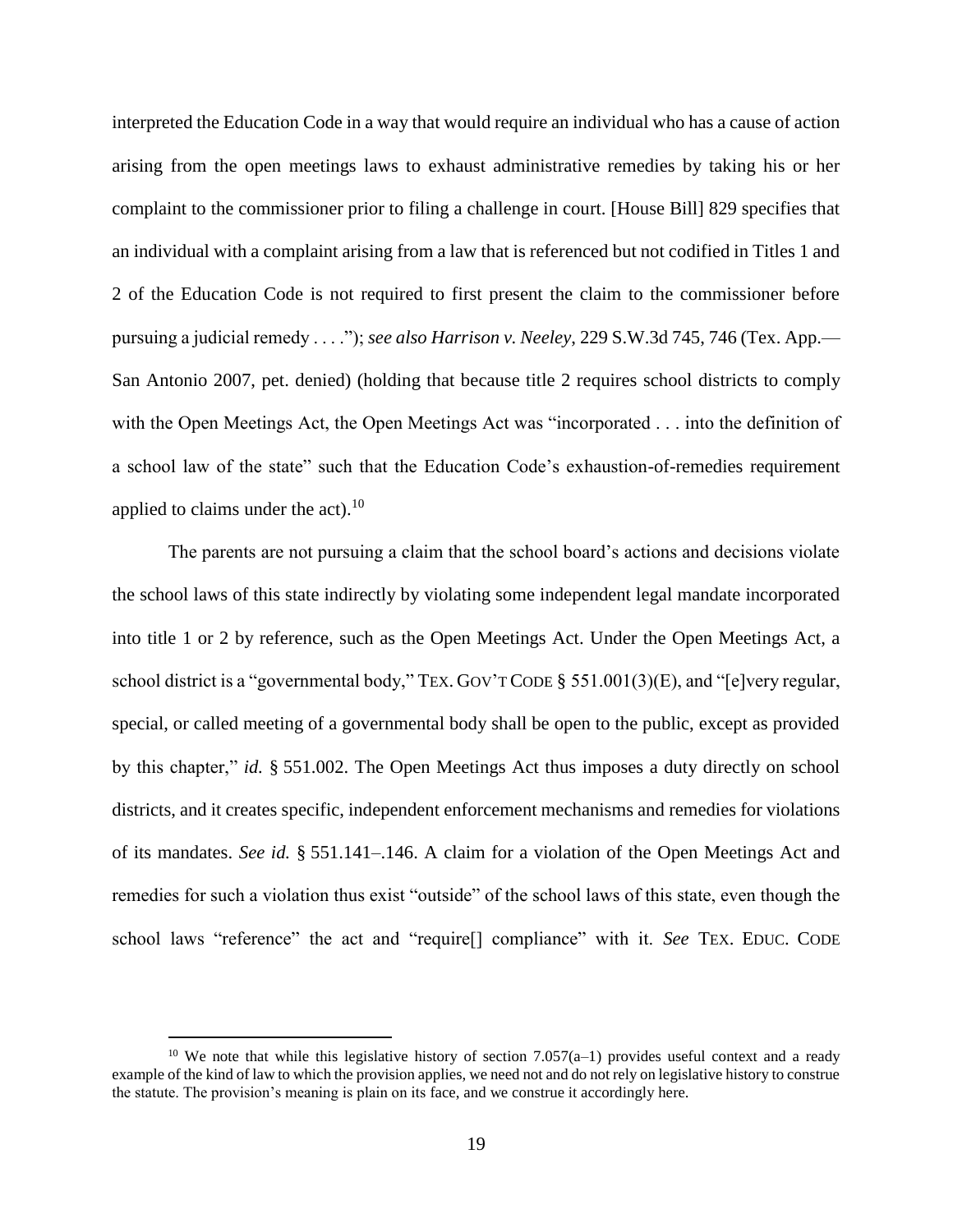§ 7.057(a–1). The same cannot be said of the parents' constitutional claims against the school district.

As we have explained, the school district's obligation to provide a constitutionally adequate education derives not directly from the Constitution but from the Legislature's decision to "rely heavily on school districts to discharge its [constitutional] duty." *Neeley*, 176 S.W.3d at 770.<sup>11</sup> Specifically, the Legislature has enacted in title 2 an extensive system of standards, sanctions, and rewards designed to compel districts to provide a constitutionally adequate public education. *See Alanis*, 107 S.W.3d at 580 ("Chapter 39 of the Education Code, entitled 'Public School System Accountability', sets school accreditation standards, rewards achievement of these standards, and imposes sanctions for non-compliance ranging from admonitions to closure of the district. These provisions are legislated requirements that school districts provide an adequate education, and they leave no meaningful discretion for districts to do otherwise." (citations omitted)). In short, the school district has a duty to provide students a constitutionally adequate public education not because the Constitution compels it to do so but because the "school laws of this state" compel it to do so. *See* TEX. EDUC. CODE § 7.057(f)(2) (defining "school laws of this state" to include title 2). We therefore hold that section 7.057(a–1) does not exempt the parents' claims from the exhaustion-of-remedies requirement in section 7.057 of the Education Code.

#### **3. Irreparable Harm and Inadequate Relief**

 $\ddot{\phantom{a}}$ 

The parents' petition includes a request for temporary injunctive relief, and they rely on *Houston Federation of Teachers, Local 2415 v. Houston Independent School District*, 730 S.W.2d

<sup>11</sup> *See also Alanis*, 107 S.W.3d at 579–80 ("The Legislature's duty under article VII, section 1 is to make suitable provision for a general diffusion of knowledge through free public schools. 'As long as the Legislature establishes a suitable regime that provides for a general diffusion of knowledge, the Legislature may decide whether the regime should be administered by a state agency, by the districts themselves, or by any other means.'" (quoting *Edgewood Indep. Sch. Dist. v. Meno*, 917 S.W.2d 717, 730 n.8 (Tex. 1995))).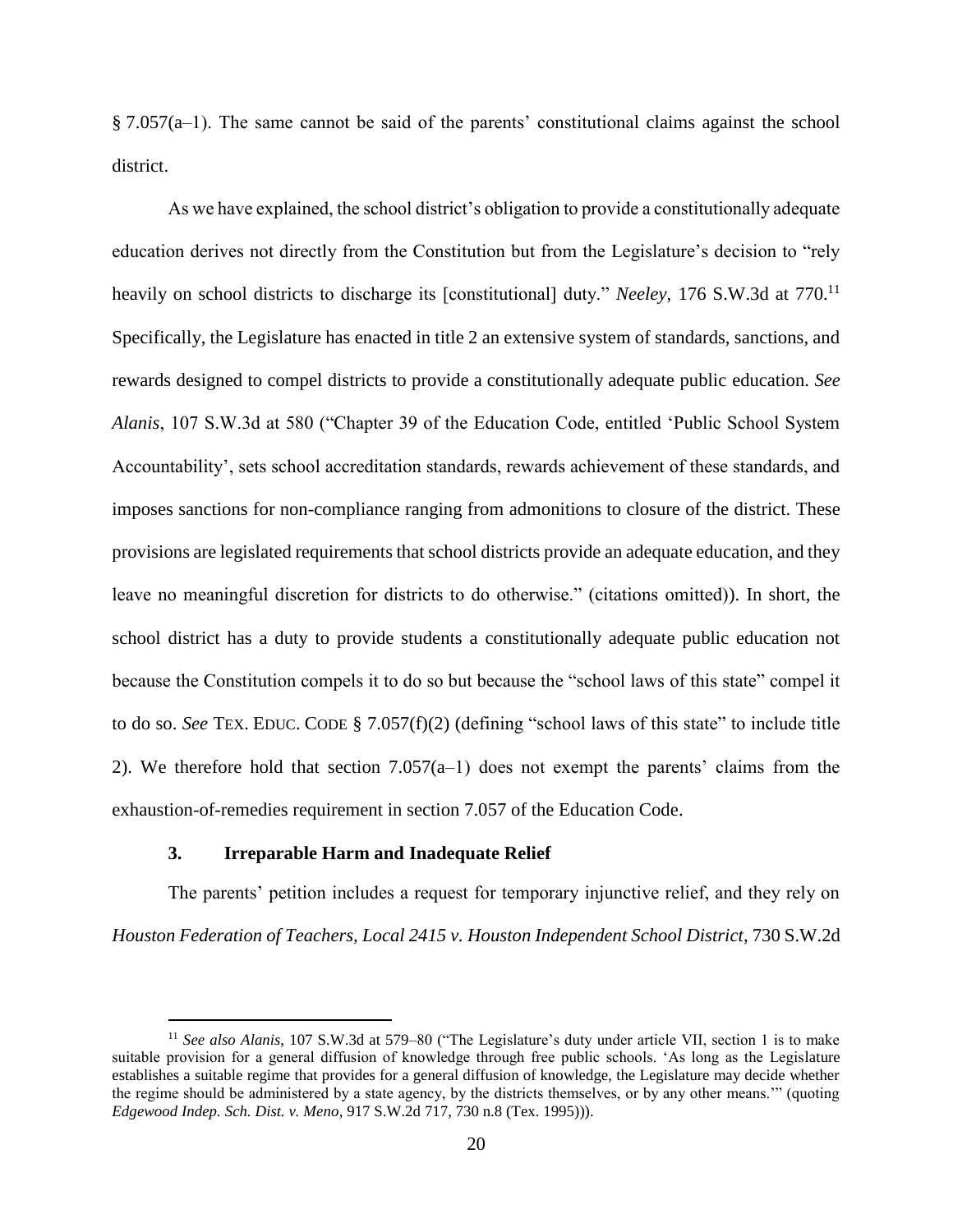644, 646 (Tex. 1987), to argue that they can bring their claim for temporary injunction without exhausting administrative remedies. In *Houston Federation of Teachers*, we held that a party need not exhaust administrative remedies before seeking a temporary injunction if (1) the administrative agency lacks the power to issue immediate injunctive relief and (2) the party will suffer irreparable harm during the pendency of the administrative process if not afforded immediate injunctive relief. *Id.* In that case, a group of teachers sought a temporary injunction to prevent a school district from implementing a tutorial program that would have extended the school day for high schools by up to thirty minutes, which the teachers alleged would violate their employment contracts with the district. *Id.* at 645.

After a temporary injunction hearing, the trial court determined that the teachers would suffer "immediate and irreparable harm" if the program was implemented and issued a temporary injunction. *Id.* at 645–46. The court of appeals dissolved the temporary injunction and dismissed the suit, holding that the teachers were required to exhaust their administrative remedies before seeking a temporary injunction in the courts. *Id.* at 645. We disagreed, holding that "[p]arties are not required to pursue the administrative process regardless of the price." *Id.* at 646. We held that the trial court had jurisdiction to issue temporary injunctive relief before the teachers exhausted their administrative remedies because the "Commissioner of Education is not authorized to order immediate injunctive relief" and the trial court's finding that the teachers would suffer irreparable harm in the absence of a temporary injunction was "undisturbed" on appeal. *Id.* The order at issue in *Houston Federation of Teachers* was the trial court's temporary injunction, and we decided only the trial court's jurisdiction to issue that injunctive relief. We did not decide whether the trial court had jurisdiction over the teachers' other claims for permanent injunctive relief. *See generally id.*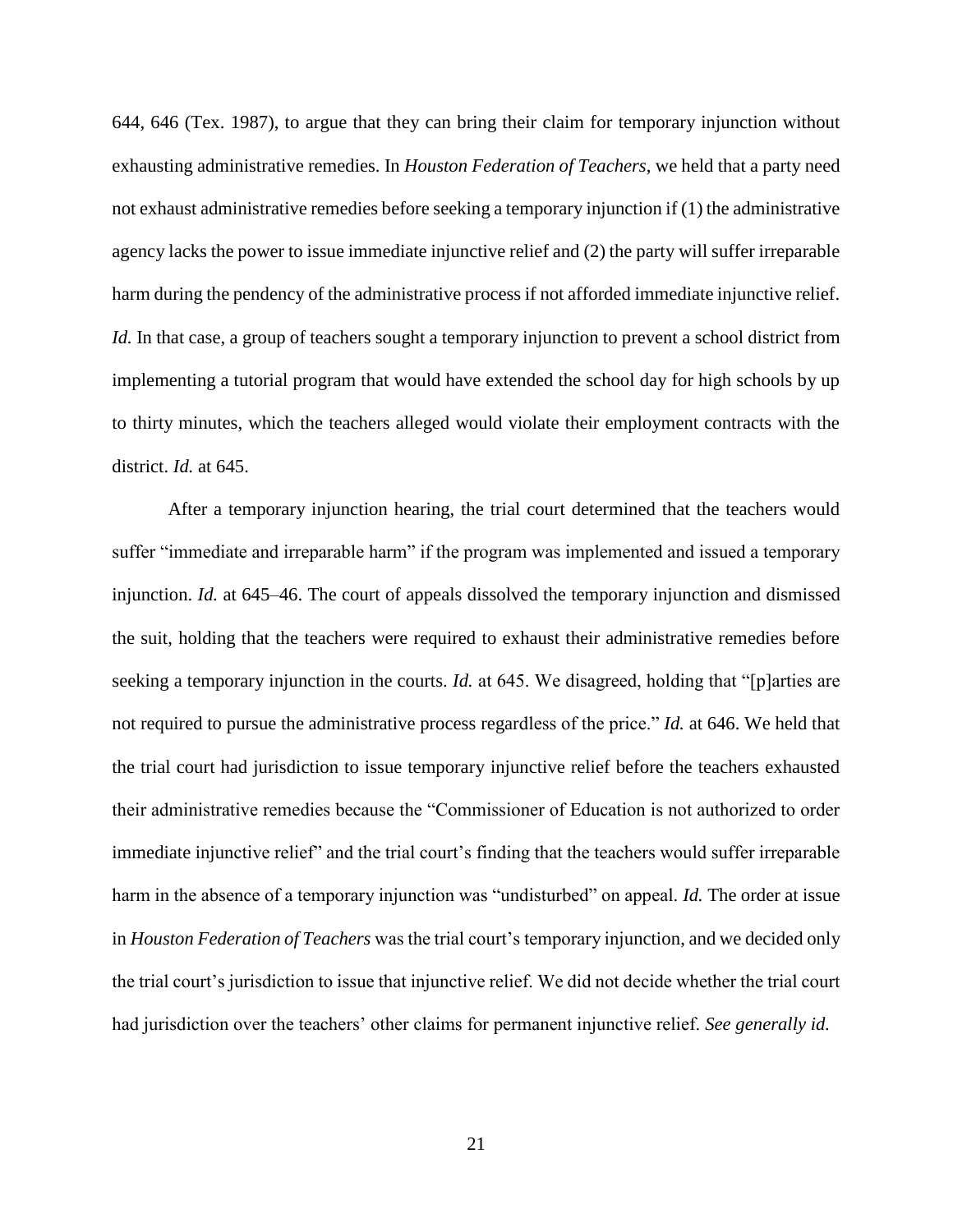Temporary injunctive relief, however, is not appropriate here. "A temporary injunction's purpose is to preserve the status quo of the litigation's subject matter pending a trial on the merits." *Butnaru v. Ford Motor Co.*, 84 S.W.3d 198, 204 (Tex. 2002). The "status quo" is the "last, actual, peaceable, non-contested status which preceded the pending controversy." *In re Newton*, 146 S.W.3d 648, 651 (Tex. 2004) (quoting *Janus Films, Inc. v. City of Fort Worth*, 358 S.W.2d 589, 589 (Tex. 1962)). Here, the parents seek not to preserve the status quo, but to force the district to change the way it distributes education funds. Specifically, the parents ask the trial court to "enjoin [the district] from failing and refusing to provide Plaintiffs' children and those similarly situated with equal education funding for all students at comparable grade levels, appropriately weighted according to the state funding formula."

The parents allege that the district has been distributing funds in an inappropriate manner for years, but contend that the existing distribution scheme cannot be the "status quo" because it is "illegal." While it is true that "the status quo cannot be a violation of the law," when the determination of whether the status quo is a violation of the law "is the central question of the suit," that question "should be determined with a full trial on the merits" and injunctive relief can be used only to preserve "the last peaceable uncontested status between the[] parties." *Newton*, 146 S.W.3d at 651–52 (citing *City of Arlington v. City of Fort Worth*, 873 S.W.2d 765, 767–69 (Tex. App.—Fort Worth 1994, writ dism'd w.o.j.)). In *Newton*, Democratic Party candidates sued a political action committee, alleging that the PAC had been soliciting, accepting, and expending funds from other, unconnected corporations in violation of the Election Code for four years. *Id.* at 649. The candidates sought a declaratory judgment and temporary and permanent injunctive relief. *Id.* After the trial court granted a temporary restraining order<sup>12</sup> prohibiting the PAC from

 $\ddot{\phantom{a}}$ 

<sup>&</sup>lt;sup>12</sup> *Newton* involved a temporary restraining order rather than a temporary injunction. 146 S.W.3d at 650. Temporary restraining orders differ from temporary injunctions in several ways, but they are the same with respect to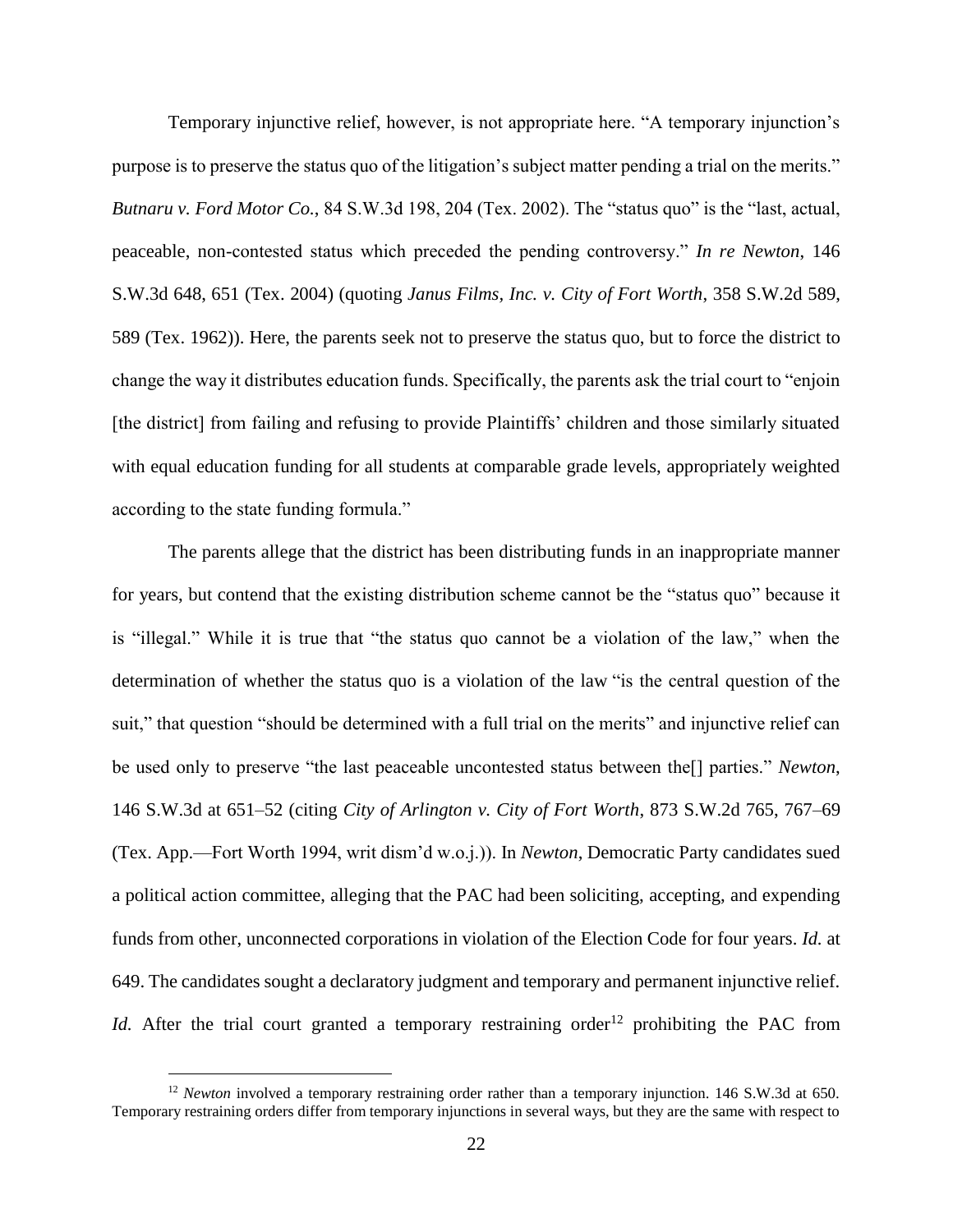continuing to solicit, accept, or spend the challenged corporate funds, we directed the trial court to vacate the order. *Id.* at 653. We noted that "the plaintiffs' allegations raise important and difficult issues that have not been resolved by trial on the merits" and that "[t]he plaintiffs assert that violations have been ongoing for years, but nothing in their pleadings suggests a legitimate reason for the plaintiffs to have delayed raising these issues until the day early voting started." *Id.* at 652. We concluded that, "[u]nder these circumstances, the status quo to be preserved is that of [the PAC's] publicly reported and until now unchallenged activities over the past four years." *Id.* at 652.

The *Newton* Court discussed two other cases that are helpful here: *Janus Films* and *City of Arlington*. In *Janus Films*, a movie company challenged a city ordinance and the city's denial of a permit to exhibit a film on the basis of obscenity. 358 S.W.2d 589; *see also Janus Films, Inc. v. City of Fort Worth* (*Janus Films I*), 354 S.W.2d 597, 598 (Tex. Civ. App.—Fort Worth 1962, writ ref'd n.r.e.) (court of appeals opinion). The company argued that the ordinance and denial of the permit violated its free speech rights. *Janus Films I*, 354 S.W.2d at 600. This Court held that the trial court properly denied injunctive relief because the requested injunction, which would have precluded the city from interfering with the company's showing of the film, would not preserve the status quo, which was a status in which the company lacked a permit and could not show the film:

[W]e defined "status quo" as being "the last, actual, peaceable, non-contested status which preceded the pending controversy<sup>[."]</sup> Applying that definition to the case at bar would result in the status quo to be properly preserved being that time at which

 $\overline{a}$ 

this purpose: preservation of the status quo. *See id.* at 651 n.12 (citing *Cannan v. Green Oaks Apts., Ltd.*, 758 S.W.2d 753, 755 (Tex. 1988) (per curiam), for the proposition that "[t]he issuance of a temporary restraining order, like the issuance of a temporary injunction, is to maintain the status quo between the parties"); *Cannan*, 758 S.W.2d at 755 (citing *Tex. Aeronautics Comm'n v. Betts*, 469 S.W.2d 394, 398 (Tex. 1971); *Janus Films*, 358 S.W.2d at 589; *Transp. Co. of Tex. v. Robertson Transps., Inc.*, 261 S.W.2d 549, 552 (Tex. 1953)). And the *Newton* Court relied on opinions addressing this issue in the temporary-injunction context.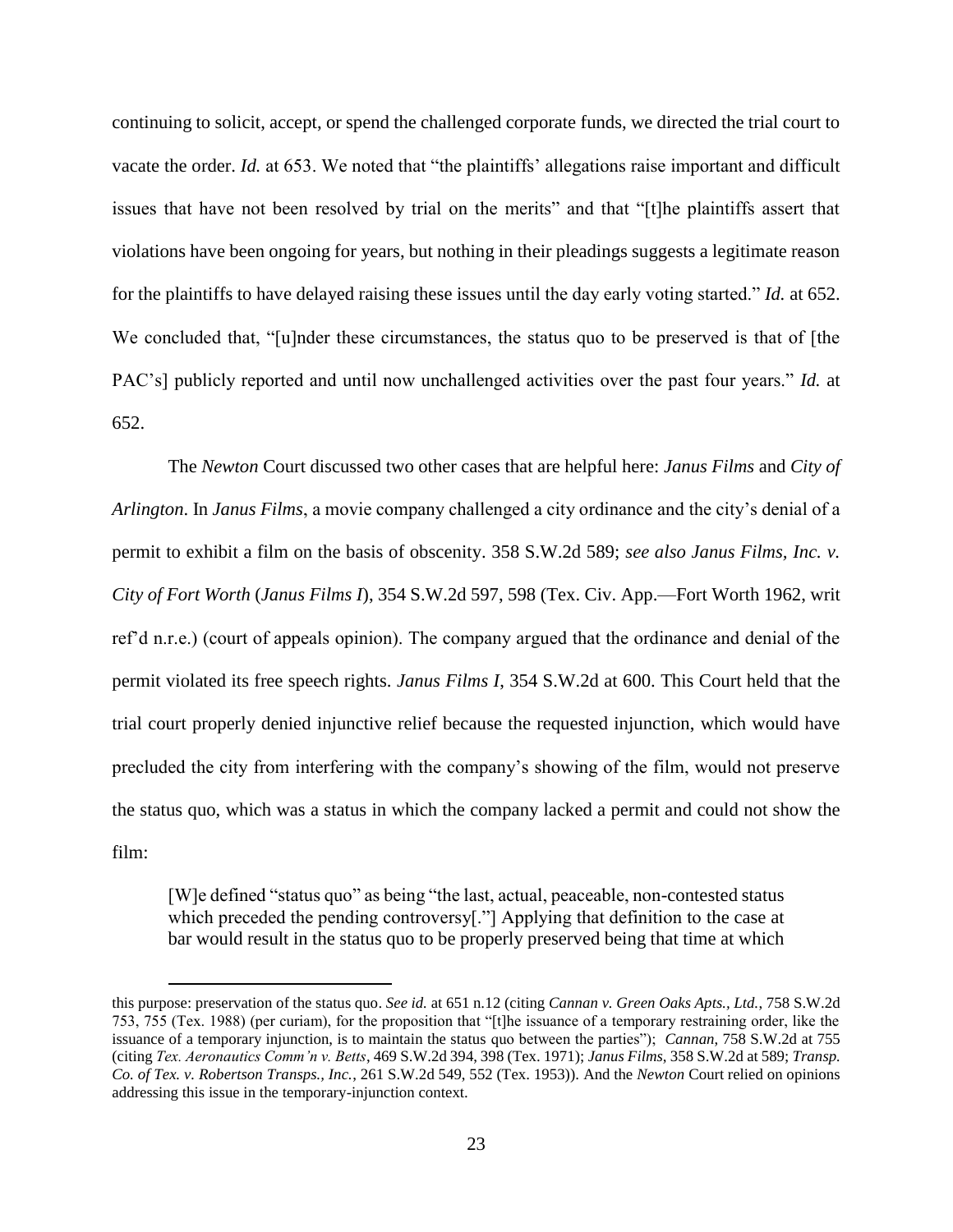petitioner had no permit to display his film . . . . By his petition, petitioner sought to have the board enjoined from interfering with the display of the film in question thus affording him the opportunity to display the film as if he had an unconditional permit.

*Janus Films*, 358 S.W.2d at 589–90.

In *City of Arlington*, the trial court awarded the City of Fort Worth a temporary injunction that prohibited the City of Arlington from placing water treatment plant sludge into the Fort Worth sewer system. 873 S.W.2d at 768. On interlocutory appeal, the court of appeals dissolved the injunction. *Id.* at 770. The court observed that Arlington had been discharging sludge into Fort Worth's sewer system for years under the cities' contractual arrangements, and thus, continued discharging was "the last uncontested status quo" between the cities. *Id.* at 768. Fort Worth argued that Arlington's discharging practice was now illegal because of the termination of the contractual arrangement that allowed for such discharge. *Id.* The court rejected this argument because the determination of whether Arlington's discharging was authorized or unauthorized under the contracts was "the central question of the suit, and should be determined with a full trial on the merits." *Id.* at 769.

Here, as in *Newton*, *Janus Films*, and *City of Arlington*, the parents' contention that the district's current distribution methodology, which they concede has been in place for years, is illegal "is the central question of the suit," and the parents cannot obtain a temporary injunction forcing the district to change its distribution methodology before a trial on the merits. *See Newton*, 146 S.W.3d at 652; *City of Arlington*, 873 S.W.2d at 769. The parents thus cannot rely on the exception we recognized in *Houston Federation of Teachers* to avoid their statutory duty to exhaust administrative remedies before seeking judicial redress. *Cf. Hous. Fed'n of Teachers*, 730 S.W.2d at 646; *see Foree v. Crown Cent. Petroleum Corp.*, 431 S.W.2d 312, 316 (Tex. 1968) ("Because the purpose of the doctrine is to assure that the agency will not be bypassed on what is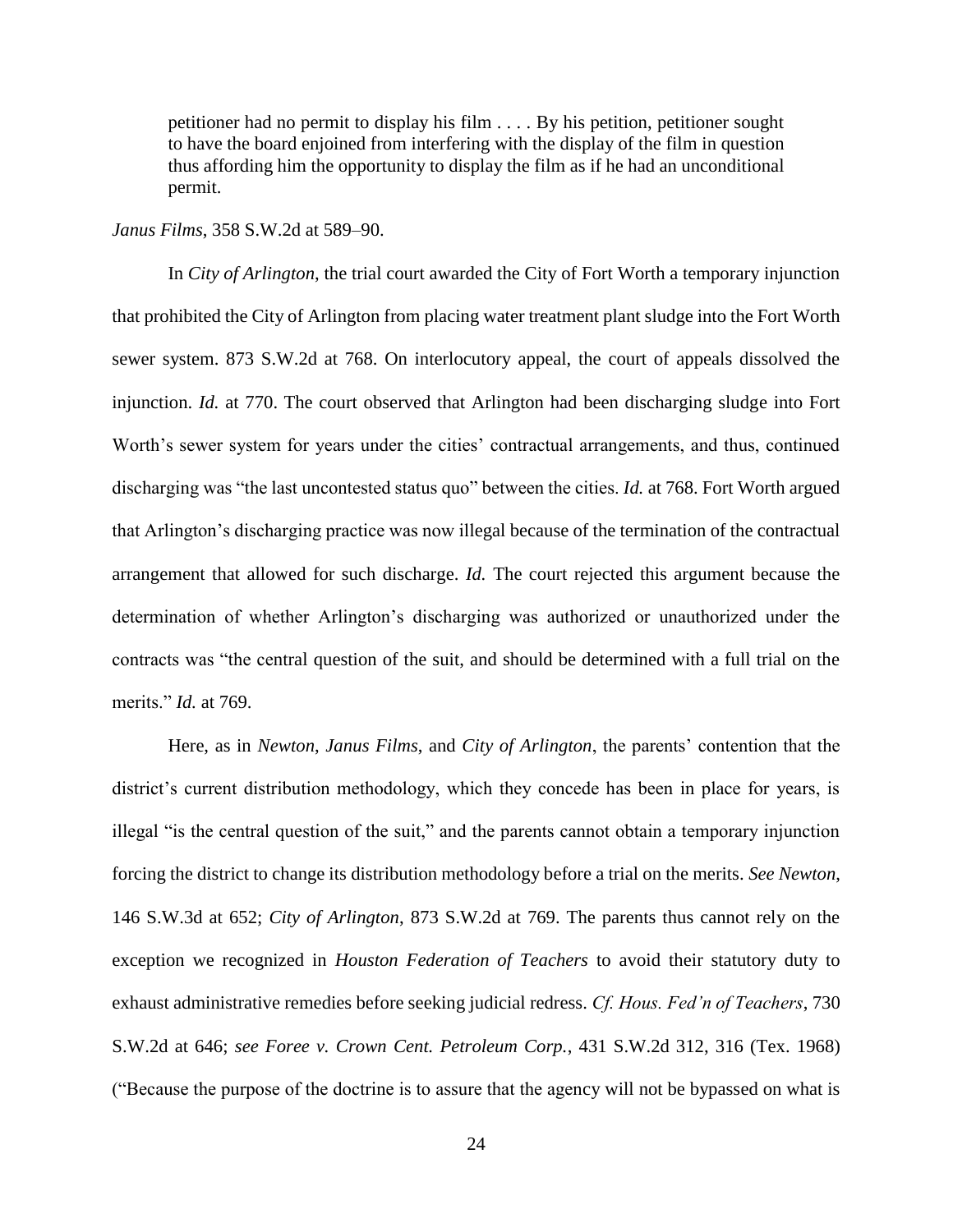especially committed to it, and because resort to the courts is still open after the agency has acted, the doctrine applies even if the agency has no jurisdiction to grant the relief sought." (quoting KENNETH CULP DAVIS, ADMINISTRATIVE LAW TEXT § 19.07 at 352 (1950))).

#### **4. Pure Questions of Law**

 $\overline{a}$ 

Finally, the parents assert that they are exempt from the exhaustion requirement because their claims present "pure questions of law." According to the parents, "an allegation that 'a particular action' taken by a school board violates a statute is generally a question of law," and what they challenge here is ""a particular action' solely taken by [the district]: its funding scheme." They also assert that all of the factual allegations in their pleadings are merely background and are either undisputed or public record. The district, by contrast, asserts that this case "necessarily implicates a wide array of complicated financial matters including teacher and staff salaries, maintenance costs, utility costs, particular special education needs for each campus[,] and [a] variety of other factual matters that are necessarily a part of any determination of whether the District's funding decisions were in compliance with the school laws of the state." We agree with the district.

"Generally, the doctrine of exhaustion of administrative remedies does not apply when there are purely questions of law involved." *Grounds*, 707 S.W.2d at 892 (holding that the determination of teachers' and school districts' rights under contracts was "not a pure question of law" and requiring exhaustion of administrative remedies).<sup>13</sup> But the parents' claims here do not

<sup>&</sup>lt;sup>13</sup> We note that this exception for claims that present a "pure question of law" may apply when the claim asserts a constitutional violation. *See Cameron Appraisal Dist. v. Rourk*, 194 S.W.3d 501, 502 (Tex. 2006) (noting that a claim that a tax on camper trailers was unconstitutional "need not be brought administratively," but the claimants must exhaust their administrative remedies for a claim that the trailers are "nontaxable" and "seeking to have their individual assessments set aside"); *see also Hicks*, 943 S.W.2d at 542 ("A purely constitutional claim is a question of law."). In such a case, however, the exception applies not because the claimant asserts a constitutional claim, but because the claim presents only a pure question of law. If the claim involves factual issues or mixed questions of law and fact, the "pure question of law" exception does not apply, even though the claimant presents a constitutional claim. *See Hicks*, 943 S.W.2d at 542 ("[W]here purely constitutional questions (questions of law) are mixed with questions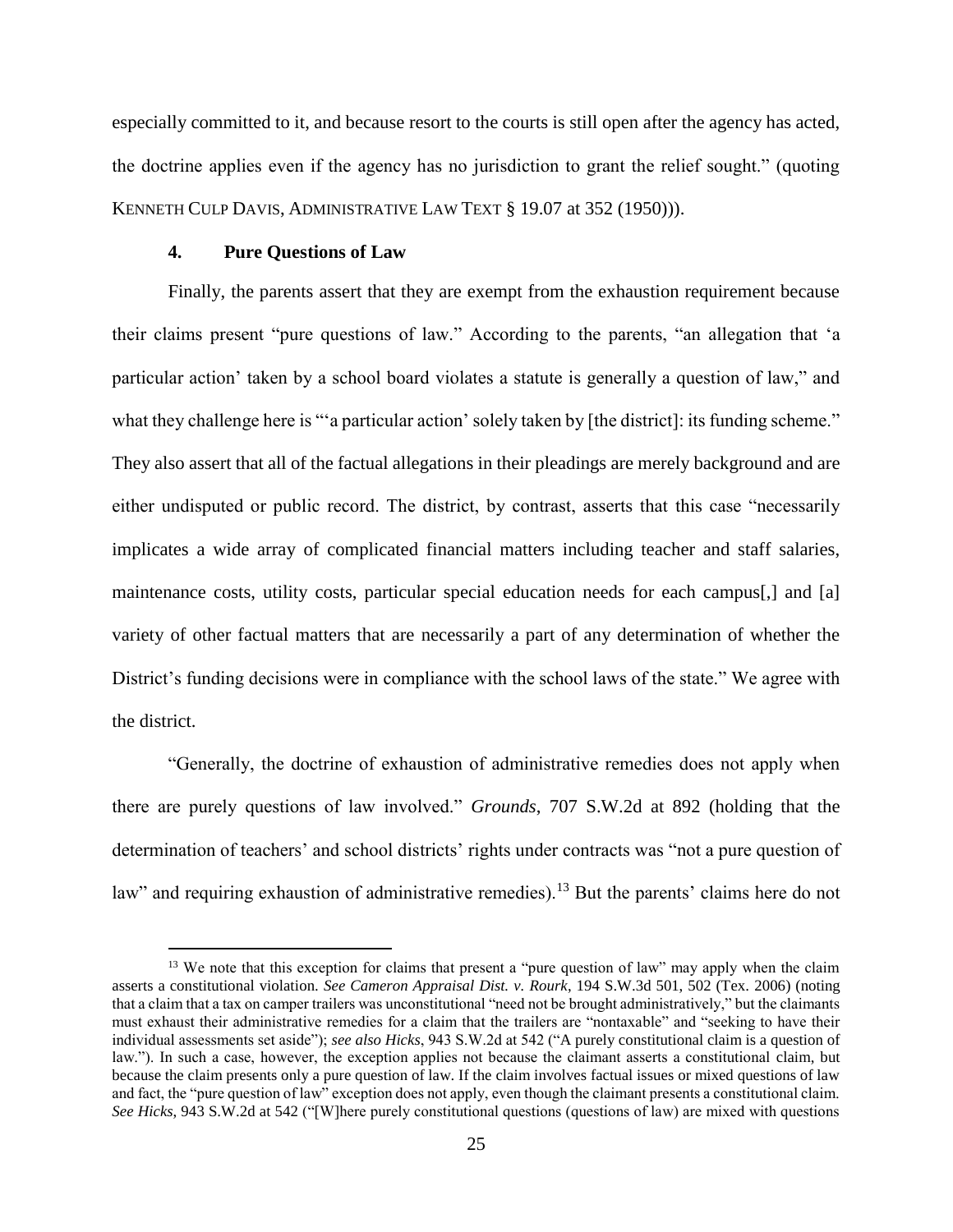present pure questions of law; they present questions of historical fact (such as what has happened up until now in the district and its individual schools with respect to funding and student performance), questions of law (such as what the students' constitutional rights are with respect to public education funding), and mixed questions of law and fact (such as whether the students' constitutional rights have been violated by the district's distribution of educational funding). *See, e.g.*, *Stewart*, 361 S.W.3d at 578 (explaining the concepts of "historical facts," "constitutional facts," and "mixed questions of law and fact"). As we noted long ago:

It is a well-established rule that in all matters pertaining to the administration of school laws involving questions of fact as distinguished from pure questions of law resort must first be had to the school authorities and the method of appeal there provided for exhausted before the courts will entertain jurisdiction of a complaint with reference to such matters.

*Mission Indep. Sch. Dist. v. Diserens*, 188 S.W.2d 568, 570 (Tex. 1945) (quoting *State v. Sanderson*, 88 S.W.2d 1069, 1070 (Tex. Civ. App.—Waco 1935, no writ)). This rule governs here.

We also reject the parents' contention that the district has waived its argument that constitutional claims are subject to administrative exhaustion if they involve fact issues. The issue in this appeal is the same issue that the district raised in the trial court: whether Texas law requires the parents to exhaust their administrative remedies before bringing the claims they assert in this lawsuit. Regardless, exhaustion of administrative remedies is an issue of subject-matter jurisdiction. *See, e.g.*, *Rhule*, 417 S.W.3d at 442; *Van Indep. Sch. Dist. v. McCarty*, 165 S.W.3d 351, 354 (Tex. 2005). Subject-matter jurisdiction cannot be created by waiver, and parties may raise challenges to subject-matter jurisdiction for the first time on appeal. *See McCarty*, 165 S.W.3d at 354 (reversing court of appeals holding that district waived exhaustion requirement

 $\overline{a}$ 

of fact, it is necessary to first exhaust administrative remedies.").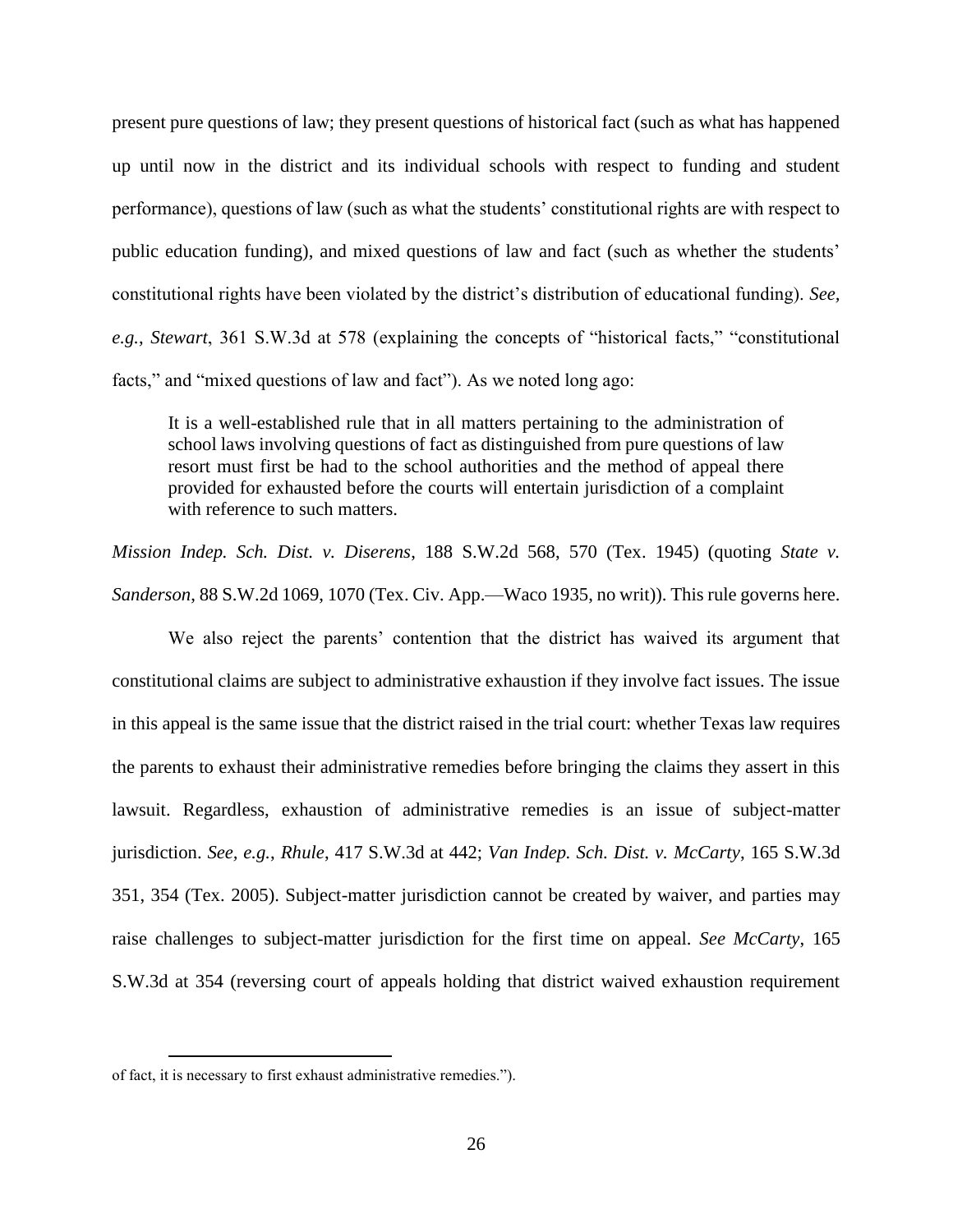because exhaustion of remedies is a "prerequisite to the trial court's jurisdiction" and jurisdiction "cannot be conferred by waiver"); *Gibson v. Waco Indep. Sch. Dist.*, 22 S.W.3d 849, 851 (Tex. 2000) ("[B]ecause subject matter jurisdiction is essential to the authority of a court to decide a case, it cannot be waived and may be raised for the first time on appeal."). Thus, even if the district had failed to raise this argument below, it would not excuse the parents from exhausting their administrative remedies as the Education Code requires.

#### **D. Render or Remand**

For the reasons explained above, we conclude that section 7.057(a) requires the parents to exhaust their administrative remedies with the Commissioner, and no exception applies to give the courts jurisdiction before the parents have done so. Although this holding would normally require us to dismiss the parents' claims for lack of jurisdiction, the parents ask us to remand this case to the trial court so that they can amend their pleadings to "cure" the jurisdictional defect by removing all references to the Education Code. Appellate courts generally must remand a case to afford parties an opportunity to cure jurisdictional defects in their pleadings when the parties did not have that opportunity in the first instance because the jurisdictional issue arose for the first time on appeal. *See Rusk State Hosp. v. Black*, 392 S.W. 3d 88, 96−97 (Tex. 2012); *Tex. Dep't of Parks & Wildlife v. Miranda*, 133 S.W.3d 217, 231 (Tex. 2004). Here, however, the parents had the opportunity to, and did in fact, amend their pleadings in the trial court after the district filed its plea to the jurisdiction and motion to dismiss. *See Miranda*, 133 S.W.3d at 231 (observing that parties had an opportunity to amend their pleadings and did so and were not entitled to another opportunity to replead).

In any event, the right to amend typically arises when the pleadings fail to allege enough jurisdictional facts to demonstrate the trial court's jurisdiction. *Tex. Dep't of Transp. v. Ramirez*, 74 S.W.3d 864, 867 (Tex. 2002) ("A plaintiff has a right to amend her pleadings to attempt to cure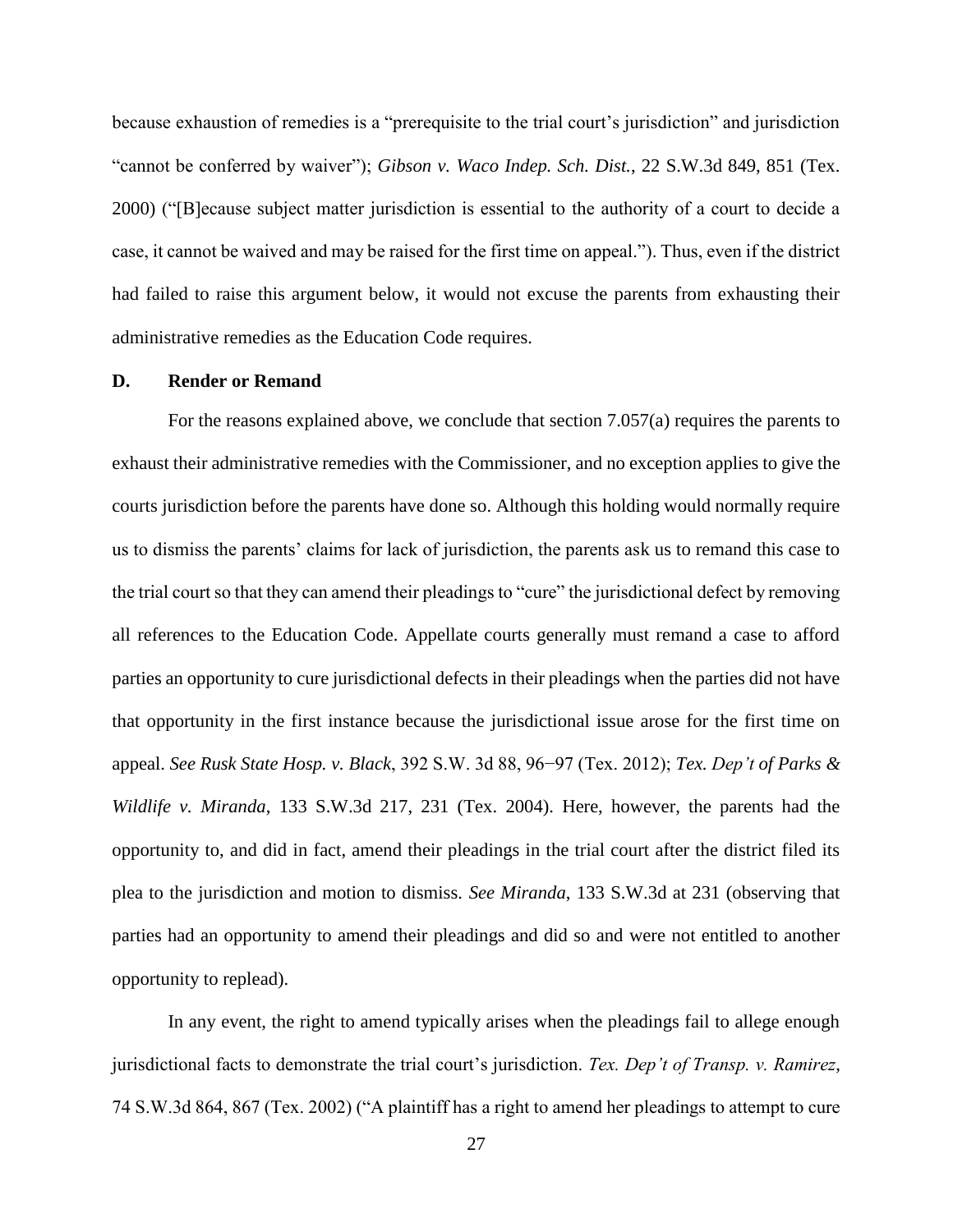pleading defects if she has not alleged enough jurisdictional facts."). Here, the jurisdictional bar arises not from a lack of factual allegations but from the nature of the parents' claims. The parents do not propose to add more jurisdictional facts. Instead, they suggest they can "cure" the jurisdictional defect by changing the claims they are bringing. Generally, remand is a mechanism for parties, over whose claims the trial court may have jurisdiction, to plead facts tending to establish that jurisdiction, not for parties, over whose claims the trial court does not have jurisdiction, to plead new claims over which the trial court does have jurisdiction. *See id.* 

Moreover, the parents' contention that they can avoid the Education Code's jurisdictional prerequisites by removing all references to the Code from their pleadings is not well founded. As we have explained and the parents' current pleadings reflect, the district's distribution of education funds is governed by an extensive regulatory scheme that the Legislature has embodied in title 2 of the Education Code. *See* TEX. EDUC. CODE §§ 41.001–46.061; *see also id.* § 7.057(f)(2). The district is a creature of the Legislature, *see* TEX. CONST. art. VII, § 3(d)–(e), endowed with only those powers and duties the Legislature has given it,<sup>14</sup> see Tex. Coast Utils. Coal. v. R.R. Comm'n *of Tex.*, 423 S.W.3d 355, 359 (Tex. 2014) (observing that a statutorily created body "has no inherent authority, and instead has only the authority that the Legislature confers upon it"), and the district's distribution of funds typically must either comply with or contravene the statutory provisions that empower such conduct. *See id.* at 359–60.

Because the parents do not challenge the constitutionality of the school laws that govern the district but instead allege that the district violates the constitution by failing to "meet" the school laws' requirements, their claims necessarily allege a violation of the "school laws of this

 $\ddot{\phantom{a}}$ 

<sup>14</sup> The Legislature derives powers and duties relating to public education from the Constitution itself. *See*  TEX. CONST. art. VII, §§ 1–8.